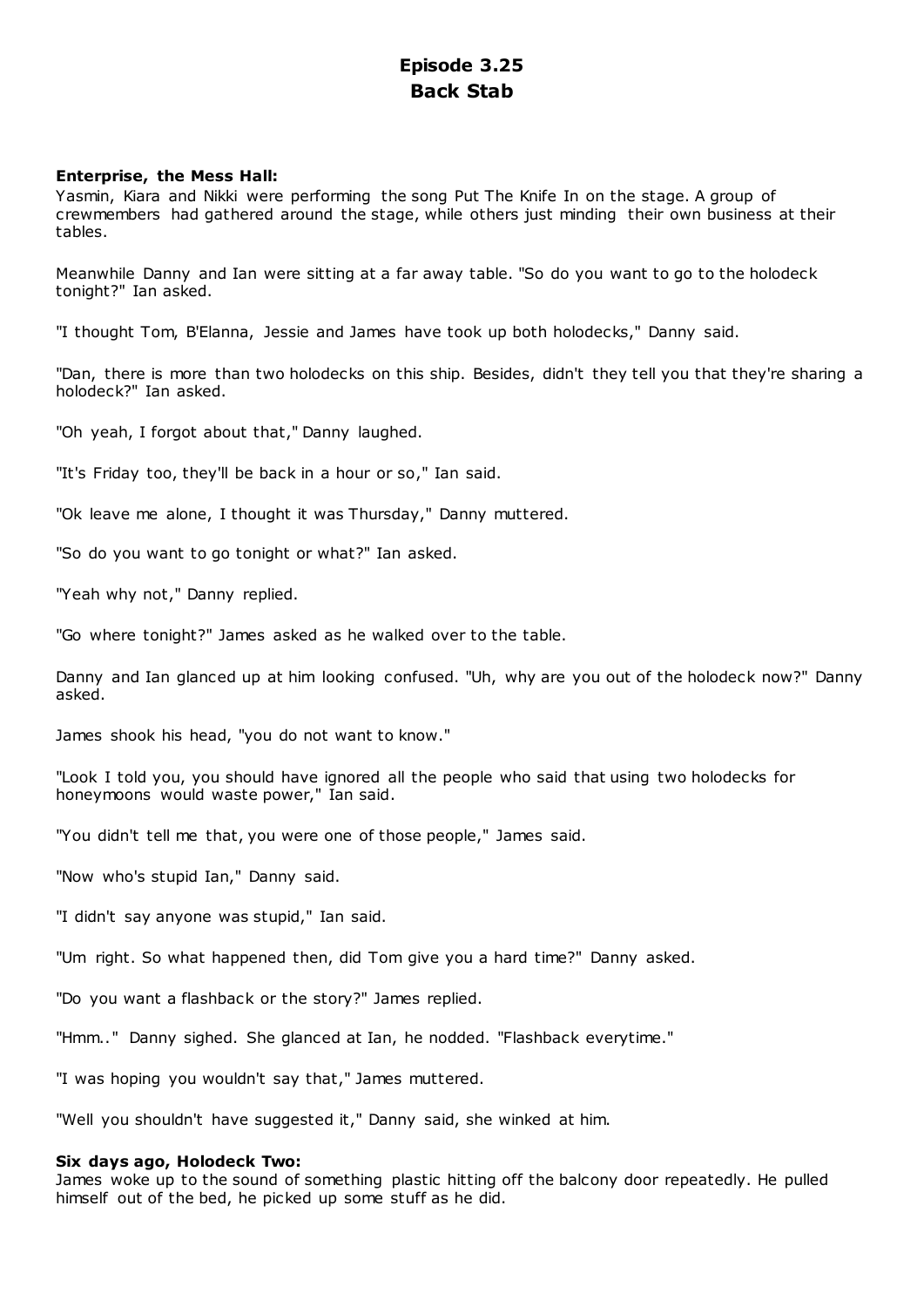Meanwhile outside, Tom was on the neighbouring balcony. The balcony door opened, James stepped through it. "Tom, do you realise what time it is?"

"I'm well aware of the time, that doesn't matter. I'm just so glad you're wearing something," Tom said.

"And I'm glad you're wearing something, but I'm not glad you woke me up," James said.

"Oh I'm sorry, are you tired from the wedding night?" Tom asked sarcastically.

"Screw you Tom," James muttered in response.

"Nice choice of words," Tom grumbled.

"Look, what's up?" James asked.

"Well you're the only guy here that isn't holographic . Contact with the rest of the ship is unavailable for the whole week," Tom replied.

"What's your point?" James asked.

Tom looked very nervous. "You know forget it."

"I suppose I'll leave you to it then," James said, he went back through the balcony door. Tom groaned, he put his finger up at the balcony door before going through his own.

#### **Present day:**

Danny was busy sniggering while Ian was just looking confused. "I don't get it," he said.

Danny burst out laughing, "oh I wonder what his issue was."

Ian laughed, "ohno, even Tom wouldn't bring that up..." Danny snorted, Ian hesitated.

### **Six days earlier, outside the holodeck resort:**

B'Elanna, Jessie, James and a holographic girl were sitting or lying around nearby the pool.

"You cannot believe how brilliant this place is. My new hubby has been such a.." the girl was saying.

"Uh huh, what's this got to do with that restaurant?" Jessie asked.

"You never know, she probably was going to say her husbands been such a pig with all the food," James replied.

The girl gasped, "that's not what I was going to say at all. I mean he's been a fantastic lover."

"Did Tom program this one?" Jessie asked.

"She is annoying, that answers your question," James replied.

B'Elanna groaned, she sat up. "Would someone shut that tart up, she's really bugging me."

"I'd do it but I'm on vacation," Jessie said, she lay back down on the sun bed.

"Oh and that reminds me, I have a bone to pick with you Mister," B'Elanna snapped.

Jessie sat back up, "on second thoughts I have to get a drink." She climbed off the sunbed, she walked off sniggering.

B'Elanna glared at James. "What did you say to her?"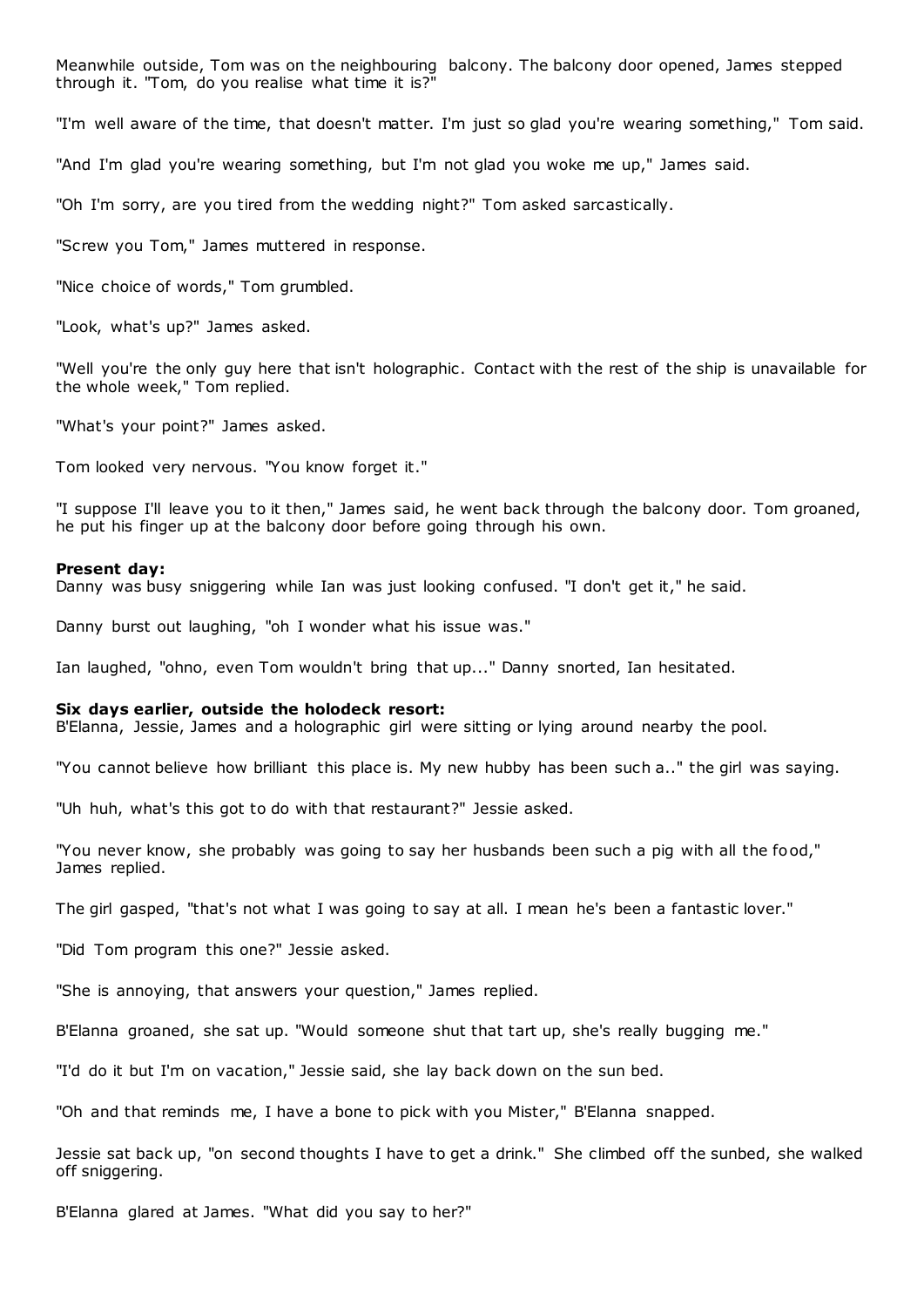"Nothing much. Only 'what was all that about?' So, why do you want to pick a bone with me? I've played that game, it's not very good," James asked.

"Enough with the wise cracks, if you can call them wise anyhow," B'Elanna grumbled.

"Ugh, if you guys are not going to talk about anything interesting, I'm off," holo girl said. She got off her sunbed.

"Why did you even have the nerve to give Tom advice?" B'Elanna asked.

"I didn't give him advice," James protested.

"Oh ha ha, so funny. He came back into the room telling me that I should be more romantic, like humans," B'Elanna said.

Holo girl rushed back, "are you two talking about...."

B'Elanna glared at holo girl, "go away!" Holo girl sulked, she walked off. "What did you tell him exactly!"

"Nothing," James replied.

B'Elanna didn't let up. "You said something, whether it was to him or he overhead, it doesn't matter. What was it?"

"You're serious?" James stammered. "I didn't say anything, and I'm now kinda worried that he can hear through our walls."

"That's all you care about. What a surprise. All alike," B'Elanna muttered.

James rolled his eyes, "so I'm not allowed to talk to my own wife? Is Tom really that fragile? I only guessed what was matter, so did she."

"You should have kept out of our affairs. Please do that in future," B'Elanna snapped.

"Well I'm sorry he woke me and Jessie up," James said sarcastically.

"You should be, we never got any sleep last night," B'Elanna said.

"Hang on, isn't wedding nights supposed to be like that?" holo girl asked. James and B'Elanna glared at her, she laughed nervously.

"You're not going to get any air in a minute," B'Elanna grumbled.

"It's only a hologram," James said.

"Yes but you can still strangle them or push them under the pool water," B'Elanna said.

"Yeah, I'll leave that to you," James said.

"Finally, you've said something right," B'Elanna said. She got off the sun bed, holo girl screamed and ran for her life. B'Elanna chased after her.

Jessie came back to her sunbed holding two colourful drinks, she handed one to James. "What the hell is it?" James asked.

Jessie shrugged, she drank some of it. "I have no idea, I just saw Cherry and Coke in the ingredients. God knows what else is in it."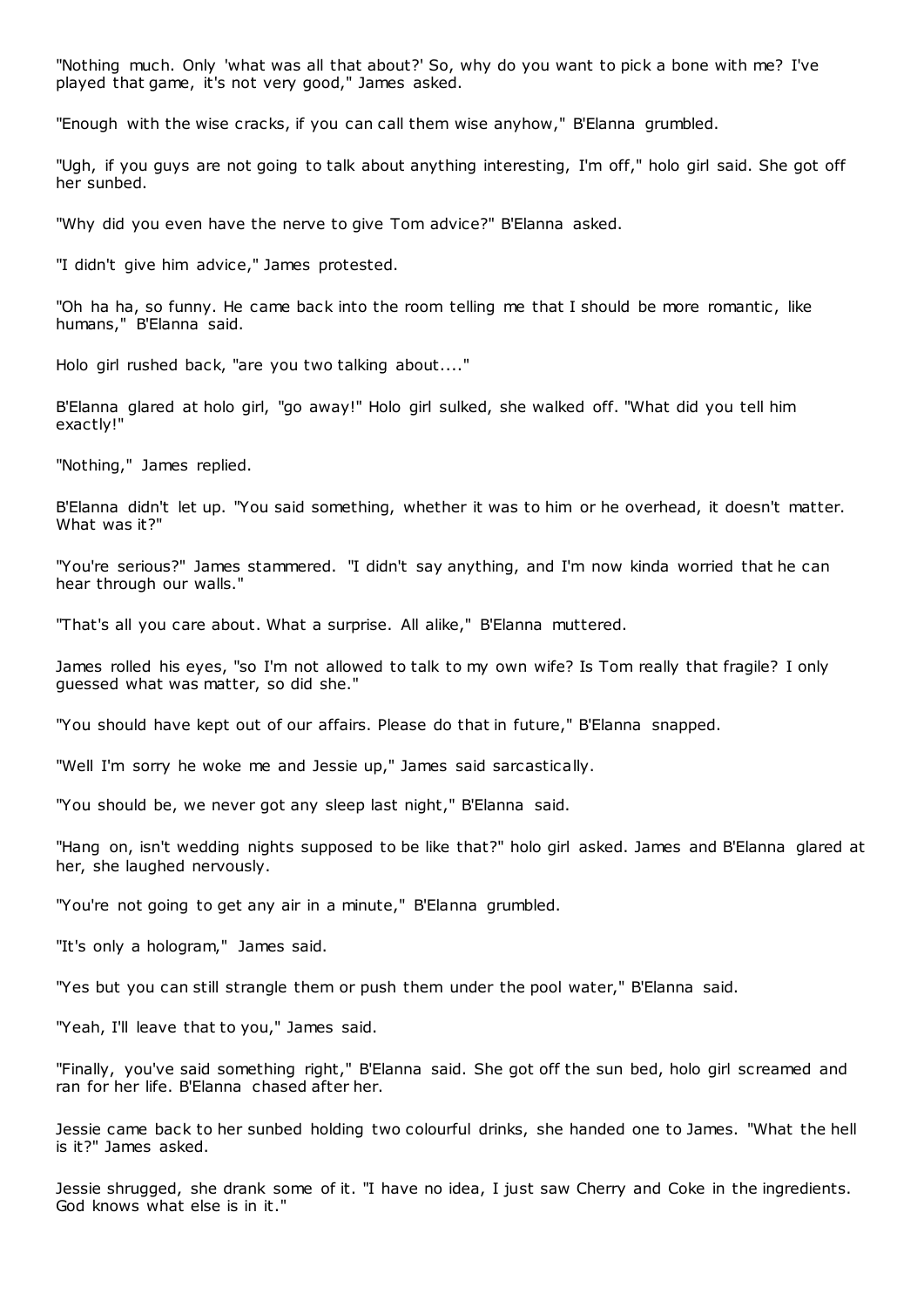### **Several minutes later:**

The bar guy came over to James and Jessie with more of the colourful drinks. Sitting next to them were lots of empty glasses. Nearby B'Elanna was busy drowning holo girl in the pool.

"Oh I forgot, I had a really interesting conversation with Mr Drama King when I was getting drinks," Jessie said, sounding a little drunk already.

"What did he say?" James asked, surprisingly sounding sober.

"Meh, it wasn't what he said, it was what I did," Jessie replied.

James laughed nervously, "oh... oh no."

Jessie eyed him with innocent eyes. "I only gave him some advice on what I think happened, gutter head."

"Nuh uh, that's not really what..." James said.

"Liar," Jessie teased, giving his arm a slight elbow nudge. "I gave him some advice, and I think he listened. Seemed like what I think was the right problem, hmm?"

James laughed quietly, "right."

### **Present day:**

"So then what happened?" Danny asked.

"Well Tom and B'Elanna spent the rest of the honeymoon arguing with each other, and with us. Well more accurately, B'Elanna was the one who argued with us. Jessie and I decided to leave a little early, to get away from it all," James replied.

Ian shook his head. "I dunno what to say. Well I think it's everyone but B'Elanna's fault, actually."

"Well it's Tom's because he bothered you on both your wedding night. It's yours because you broke the bro code when you told Jessie. It's Jessie's cos it sounded like she provoked things further. As far as I'm concerned, B'Elanna didn't do anything wrong," Ian replied.

"Oh well, at least I know who my friends are," James muttered.

"Hey don't get me wrong, I blame Tom a lot more than everyone else. He started it," Ian said.

"Well apart from all that bother, was the honeymoon any good?" Danny asked.

"Well I must admit, because of all the arguing Jess and I went out a lot, that was good. Basically every moment without Tom and B'Elanna was fine yeah," James replied.

"I'm going to go and find Jess, get some gossip from her," Danny said as she stood up. She giggled, and ran off.

"Oh dear, do you realise what Danny's up to?" Ian asked.

"I know exactly what she's up to, she's going to try and get more info about this Tom and B'Elanna thing," James replied.

"Yeah, that'll be second. She'll probably want to get background info on some other honeymoon thing," Ian said.

"You know your wife needs psychiatric help, she's obsessed," James said.

Ian grinned, "that's my girl."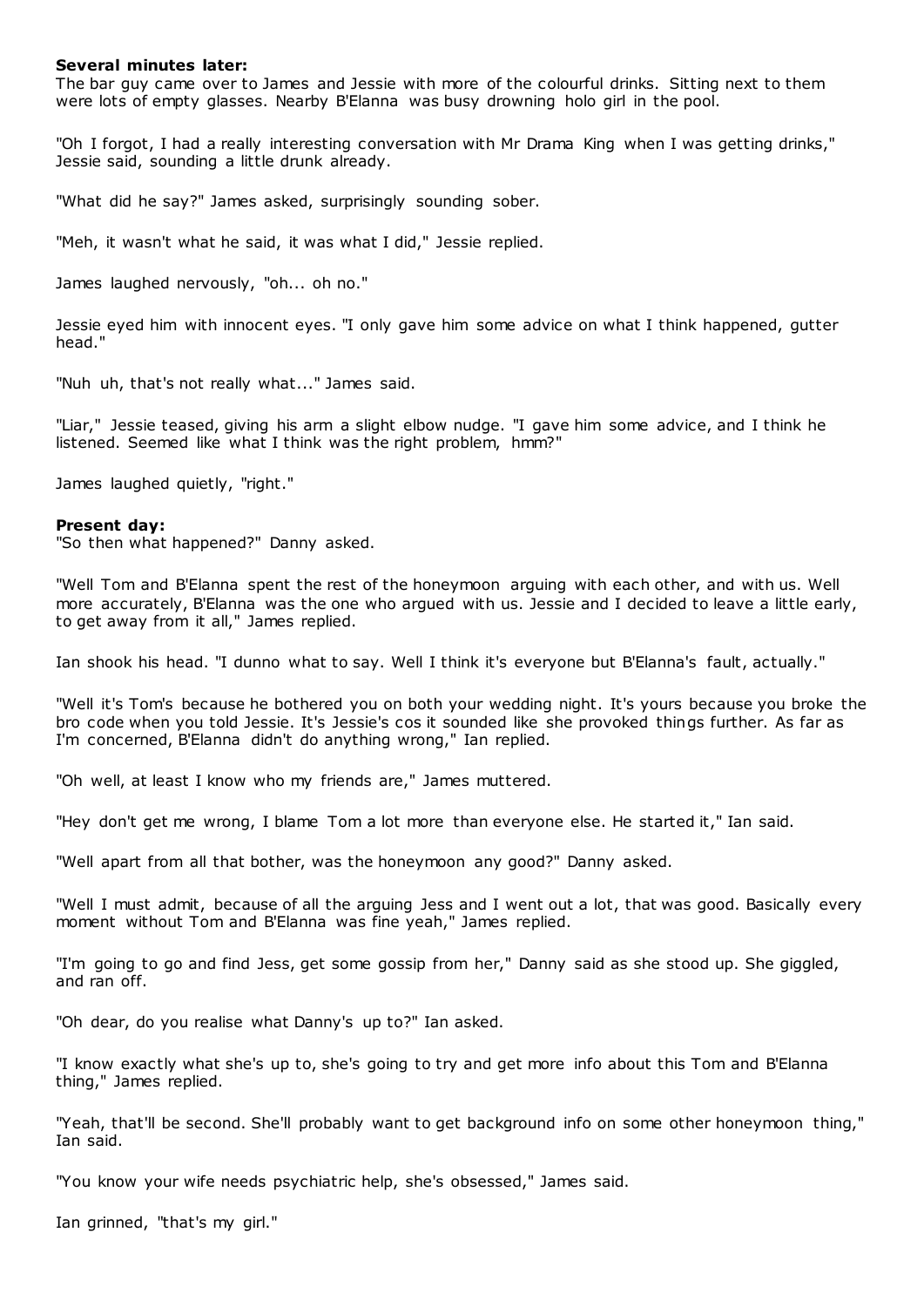### **Lillyia Z5, the Bridge:**

Emma and Carly were sitting at the back of the bridge, taking bets on something. Meanwhile Lilly and Scot were arguing about something at the front.

"I'm the Captain, of course I tell people what to do!" Lilly yelled.

"No, I mean you tell me what to do all the time! You're not the Captain of me!" Scot yelled back.

"Well I wouldn't have to if you knew what to do," Lilly said, folding her arms.

Carly and Emma laughed, "oooh wooh!"

Lilly and Scot glared at them briefly, they turned back to each other. "Well I can see why you haven't had a boyfriend before me," Scot said.

"Oh quit your whining you spoilt brat," Lilly muttered.

"Me? You're the spoilt brat. You were the one who got command at the age nine, daddy and mommy's girl," Scot said.

"Oooooh," Emma and Carly laughed.

"Oh you know I don't know why I even gave you a chance in the first place. This is so over," Lilly said.

"Good, I'm sick of being bossed around," Scot muttered. He stormed into the turbolift.

"Um, ooh," Emma muttered nervously.

Lilly rolled her eyes, "you don't have to be dramatic ." She walked into her office.

### **The Enterprise, the holodeck:**

Jessie was busy looking through a bag on one of the sunbeds. Tom came over to her. "Hey Jess, can we talk for a sec?"

"All right," Jessie replied.

"I just want to apologise. I didn't mean to get you involved," Tom said.

"Wow, you apologised. There's hope for you yet," Jessie said sarcastically.

"You know I don't get it. When I'm mean to you, you're mean back. When I'm nice to you, you're still mean," Tom said.

"Well I'm sorry but because of you my honeymoon was slightly lousy," Jessie said.

"You didn't need to get involved," Tom said.

"Well I was actually trying to help, funny way of showing gratitude," Jessie muttered. She picked up her bag, and went towards the hotel itself.

Tom followed her, he grabbed her arm to stop her. "What kind of help was that, you were just mocking me."

"Half mocking, half giving advice," Jessie said. She continued to walk away, but Tom pushed her into the pool.

"Wonderful advice Jess," Tom said. He walked away, and passed James as he did.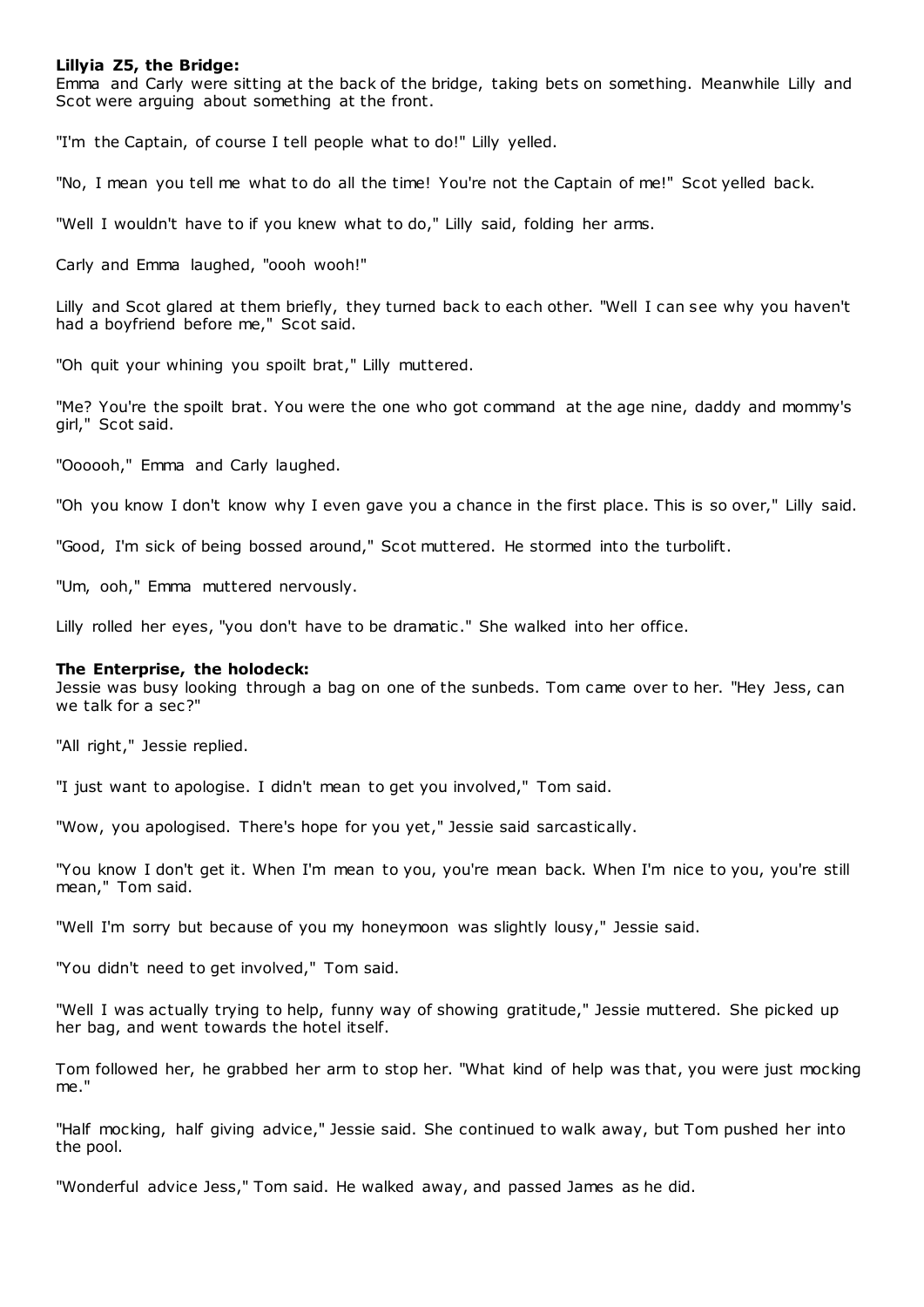Jessie surfaced at the side of the pool, not looking very happy at all. She put her bag onto the side. James rushed over to her. "What the hell." He knelt down and helped her out of the pool.

"Tom pushed me in, the b\*\*\*\*\*d," Jessie muttered. She and James stood back up.

James looked around to find Tom had long gone.

#### **Later, Lillyia Z5, Lilly's quarters:**

Lilly, Jodie, Faye and Emma were sitting around eating icecream, and also watching a movie.

Emma giggled in a hyper way. The others glanced at her, eyebrows raised. "Haven't you seen this movie before?" Faye asked.

"Yeah but it's still cool," Emma replied.

"Hmm, the movie would be better without all the romance," Faye said.

"Nah, Buffy's worse when it comes to romance," Jodie said

"She's right," Faye muttered.

"Oooh, I love this bit," Emma giggled.

"You love every bit of that movie," Lilly said.

"So?" Emma said.

"Don't complain Lil, you're the reason we're having a girls night in," Jodie said.

"There's something I don't get," Faye said.

"What?" Lilly said.

"Relationships. Why do you people even bother, when it's going to go wrong. Nothing lasts forever," Faye said.

"This movie doesn't last forever, I still watch it," Emma said, not taking her eyes off the TV.

"That's different, you can rewind that back," Faye said.

"Hang on. You think cos it's going to end anyway that there's no point in having relationships?" Lilly asked.

"Well yeah, you're just going to get hurt," Faye replied.

"So, it's the same with everything in life. You're going to die someday but you still live, that's the way it is," Jodie said.

"That's a point," Lilly said.

"Fine, believe what you want. I'm happy the way I am, no relationships, or that getting a crush crap for me. Take it from me, it's better this way," Faye said.

"Please people, I wanna watch the movie," Emma moaned. The others groaned.

#### **Enterprise, the holodeck:**

James and Jessie came through the doors, they went in separate directions. Jessie went down the corridor while trying to sort her hair out. Claire turned a nearby corner.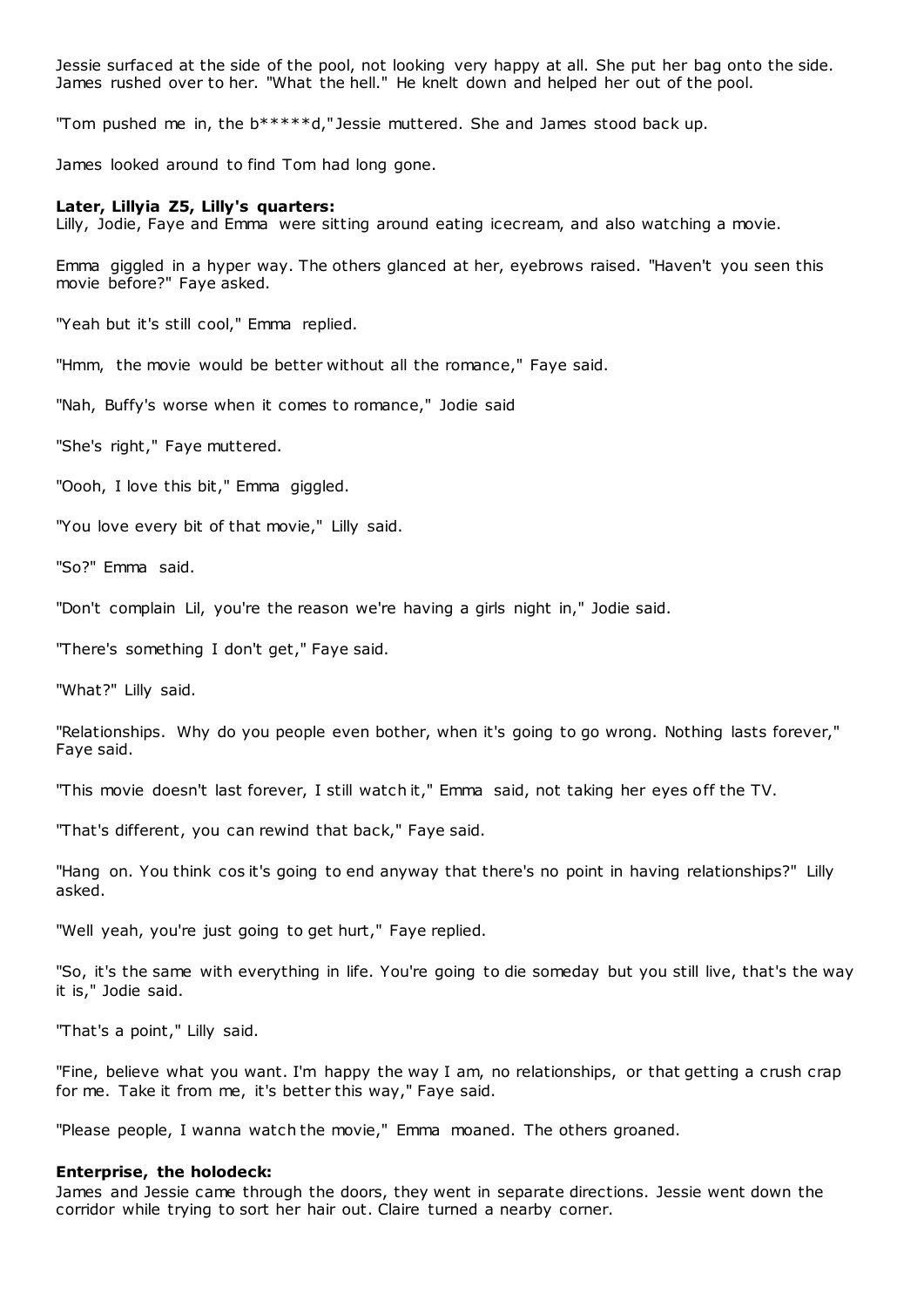"Jessie, what happened to you? You look like you nearly drowned," Claire asked.

Jessie glared at her briefly. "Close to it, Tom pushed me in the pool."

"Aah, is he still alive?" Claire asked.

"For now. James and I went in different directions. You know the old find him first, you beat em up first game," Jessie replied.

"Oooh, can I help?" Claire asked.

"Sure," Jessie replied.

### **A little while later:**

Tom went into the Mess Hall, constantly glancing behind him. He sat down at one of the tables. Just as he sighed in relief, a shadow went over him and his table. "Please say that's Sandi, even Kevin would be nice," he muttered.

"You're getting warmer," James said.

Tom smiled nervously, "there's too many Slayers on this damn fleet."

"Can you turn around? I don't like hitting people in the back of the head," James asked.

"Um, I like sitting facing the table. It's more traditional," Tom replied.

"Ok, I'll turn you around myself," James said.

"It's not a spinny chair," Tom said.

"It doesn't need to be," James said.

Tom groaned, he stood up and faced him. "Oh fine, I'll get it eventually from either you or Jess." He was surprised to see James just smiling at him. "Did I miss something?"

"No," James replied, he pushed him onto the table. Some people who don't have anything better to do gathered around, to watch of course. James went over to the table, and leaned over Tom.

"Um, I hate to spoil it but we're both married," Tom said jokingly. Nobody laughed though.

"No jokes Tom, let's just keep this simple. Try to kill my wife again, and I'll murder you myself," James said.

"Oooh," everyone watching said.

"Um, I didn't try to kill her. I'm not like you," Tom muttered.

"Oooh," everyone said louder than before.

"What is this, a chat show?" Tom asked.

"Oh come on Tom, you know Jessie can't swim," James said.

"Oh crap, I forgot. I pushed her in the shallow end anyway," Tom said.

"She still could've gotten hurt," James said.

"Yeah and she didn't, right?" Tom said.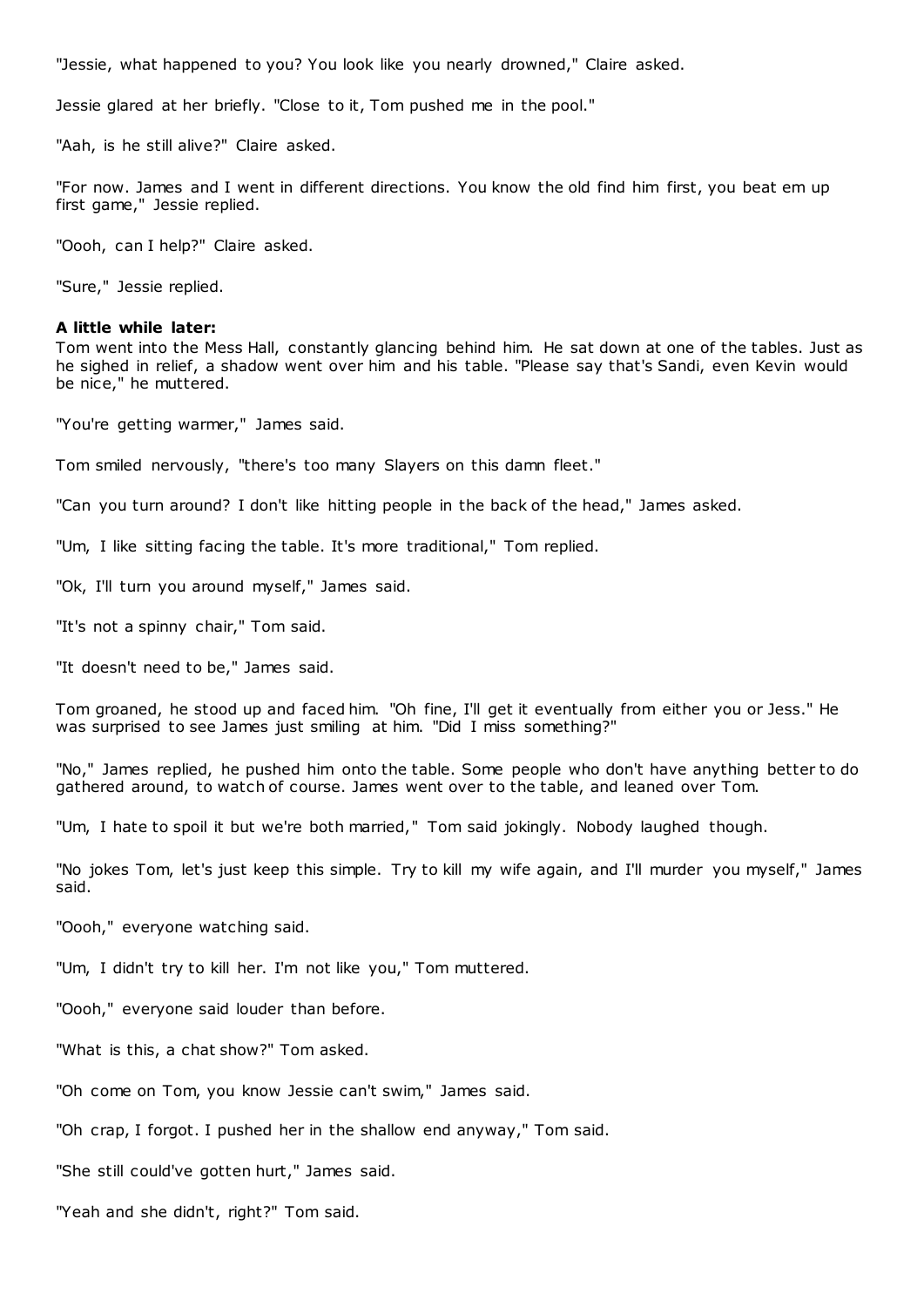"No, but that's not the point," James said.

"Oh come on, this is boring," somebody moaned.

"Yeah you're right," James said. He pulled Tom off the table, and he threw him onto the ground. "Just apologise to Jess and I won't hurt you."

"Aaaaw," some people moaned.

"Does people not like me or something?" Tom asked himself.

Nikki pushed her way through the crowds, "I like you!"

"Apologise, no probs," Tom said.

"You have to mean it," James said.

"Let me just say that your way of getting a proper apology out of people, doesn't work too well," Tom said as he pulled himself to his feet.

"How should I hurt him?" James asked as he looked around the room.

"Noo, don't hurt him," Nikki moaned but she was drowned out by some of the crowd.

"It's ok, I'll apologise. But I can't do it with you threatening me," Tom said.

"Fine, but I doubt Jess will let you off," James said. He left the room.

"No, she's the worst out of you two," Tom said to himself.

### **The Lillyia Z5:**

Lilly was sitting on the floor of her room, she was busy doing what looked like a spell.

"Make ones who not love, love again. Let love reign where it didn't reign before," Lilly was chanting, from the book in front of her. A red light shone around the whole room.

#### **Meanwhile:**

James was wandering down a corridor, just any old corridor.

In: "Torres to Stuart, come to Engineering."

"Uh B'Elanna which.." James said.

In: "Torres out."

"One, me or Jess?" James muttered.

### **Voyager, Engineering:**

Danny, Naomi and several others were all busy trying to look busy. B'Elanna was standing around, waiting for something. James walked in, Danny rushed over. "Ooh, Jamesy I just came up with a joke," she said.

"Um, later," James quickly said. He went over to B'Elanna.

"Aaaw, it was a good one," Danny moaned.

"A sick one," Naomi grumbled.

"Was it me or Jessie you wanted?" James asked.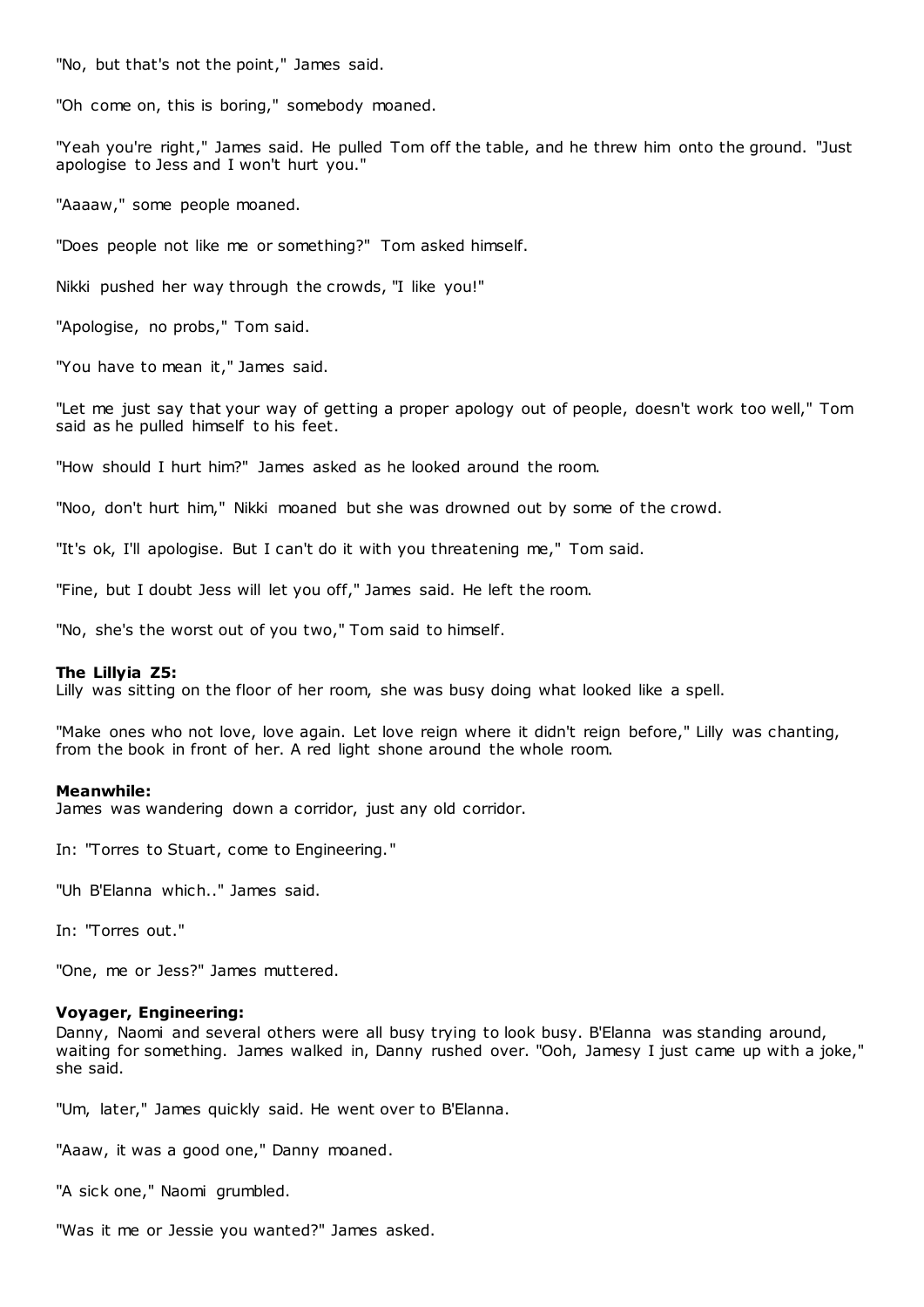"You, sorry I forgot that she got rid of her other surnames on the comm system," B'Elanna replied.

"She got rid of them in every way. What's up?" James asked.

"I need your help with something," B'Elanna replied.

"I don't know much about Engineering," James said.

"Don't worry it's nothing too hard," B'Elanna replied. She headed towards the lift thing, James followed her.

"Then why can't you do it?" James asked. The lift started to go up.

"I would but I have other stuff to do. Quite a lot of my staff are skiving," B'Elanna replied.

The lift stopped at the top, quite a few couples were um busy making out. "I see what you mean. I have to break them up, or something?" James said.

"No, I can do that," B'Elanna said. She stepped off the lift, "get a room all of you!"

All the couples stopped what they were doing, they all ran off. "I hope you didn't bring me here to do that," James said as he got off the lift too. He and B'Elanna went over to the main station.

"Um, yes actually," B'Elanna said.

"Right.. wait, what? That's not funny," James said, sounding a little nervous.

"It's not meant to be funny," B'Elanna said.

James backed off, and ran as fast as he could.

### **Meanwhile:**

Jessie was going down a corridor quickly, Tom ran up to her. "Jessie wait!" he called.

Jessie stopped dead, she glanced at Tom with an evil look on her face.

"Um, I just want to apologise. It was just a joke, I swear," Tom said nervously.

"Can we do this later, B'Elanna needs me in Engineering. At least I think so," Jessie said. She continued walking.

Tom followed her quickly. "You think?"

"She just said Stuart. Damn it, I really should have kept the Annet part of my name," Jessie replied.

"B'Elanna kept the Torres part for the comm array, you should have done that," Tom said.

"Don't you think I know that?" Jessie snapped.

"Gee, I'm sorry," Tom said quietly.

He and Jessie stepped into Engineering. Danny rushed over to Jessie. "Ooh, Jess I have a funny joke."

"Um, nice to see you too," Jessie muttered.

"Oh yeah I forgot. How was the honeymoon?" Danny asked, she winked at her.

"Fine, I have to see B'Elanna," Jessie said. She walked off.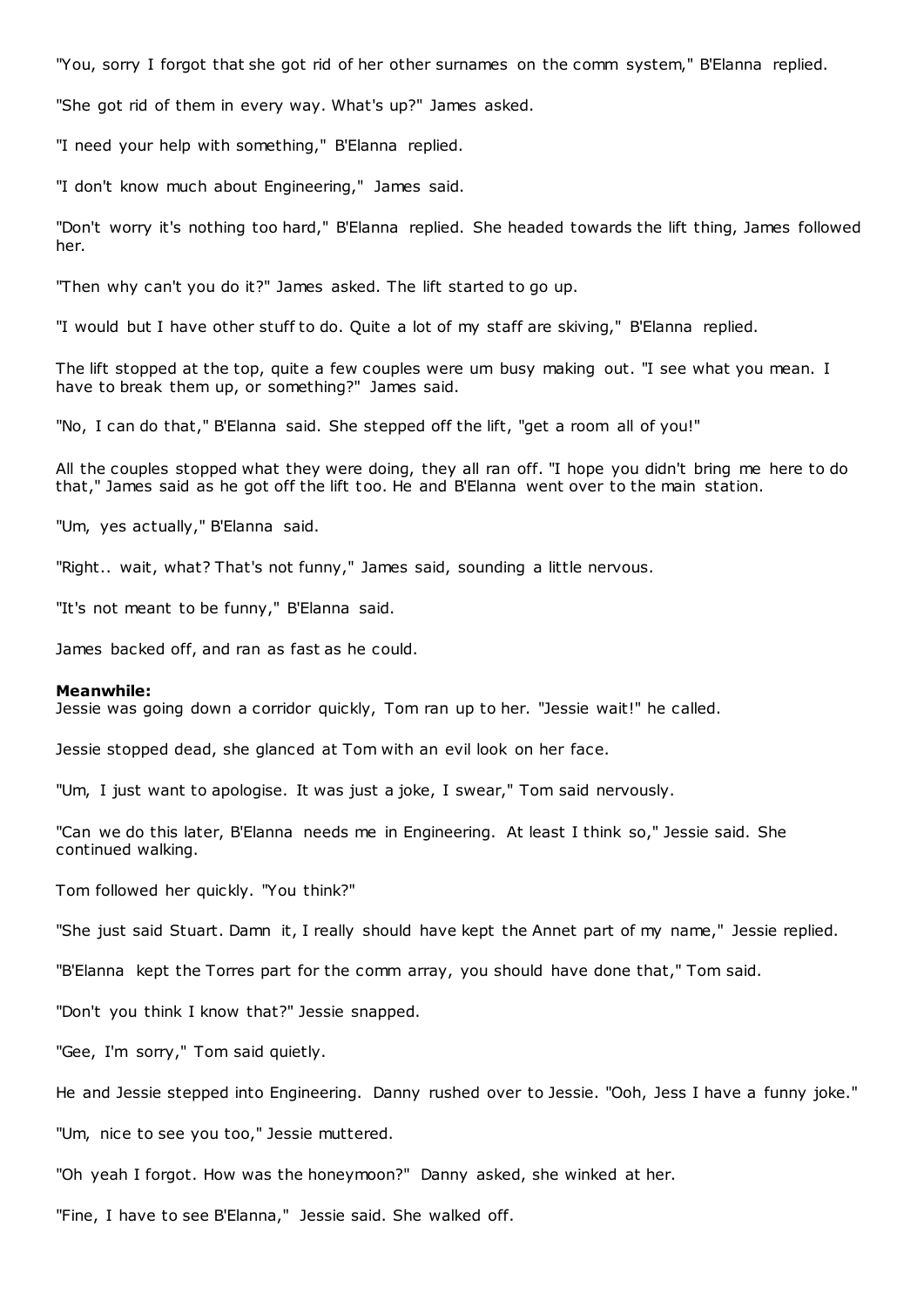"Only fine? Gee, James is losing his touch," Danny said. She st arted giggling, "touch, get it?"

"No, not really," Naomi said.

Tom groaned, "ugh I can't believe I used to go out with you." He followed Jessie.

"You went out with Tom?" Naomi asked.

"I was young and needed money," Danny replied nervously.

"Ok he paid you to go out with him, that's better," Naomi said.

"Uh yeah he did," Danny said, even more nervously than before.

Jessie and Tom got off the lift on the next level, they stopped in shock to find B'Elanna sobbing on the floor.

"Why, I loved him," was all they could make out.

Tom and Jessie glanced at one another with similar confused stares.

#### **Sickbay:**

B'Elanna was now unconscious on one of the biobeds. Doctor Jones was busy scanning James. Lee was standing around doing nothing. Tom stood nearby B'Elanna.

"What's wrong with her, is it a love spell?" he asked.

"That's exactly what it is. Lilly called me saying she accidentally put a spell on someone different to who she intended," Doctor Jones replied.

"Who did she want to put a love spell on?" Tom asked angrily.

"I do not know," Doctor Jones replied.

Lilly rushed into the room. "Ok who has the love spell on them?"

"B'Elanna, and must I say... nice choice," Tom replied sarcastically.

"I didn't do it on purpose. Who did she fall in love with?" Lilly asked.

"James," Tom replied.

"Oh, that's not pretty. I'm really sorry, really really sorry," Lilly said.

"You're going to have to find Jessie, you need to apologise to her," Tom said.

"I'm sorry, god!" Lilly yelled.

"She's not here," Tom said.

Lilly stomped back the way she came.

"Why couldn't it have been Harry, I mean James is the worst person she could've fell for," Tom whined.

"Worse than Neelix?" the Doctor raised an eyebrow.

"No, you don't understand," Tom muttered.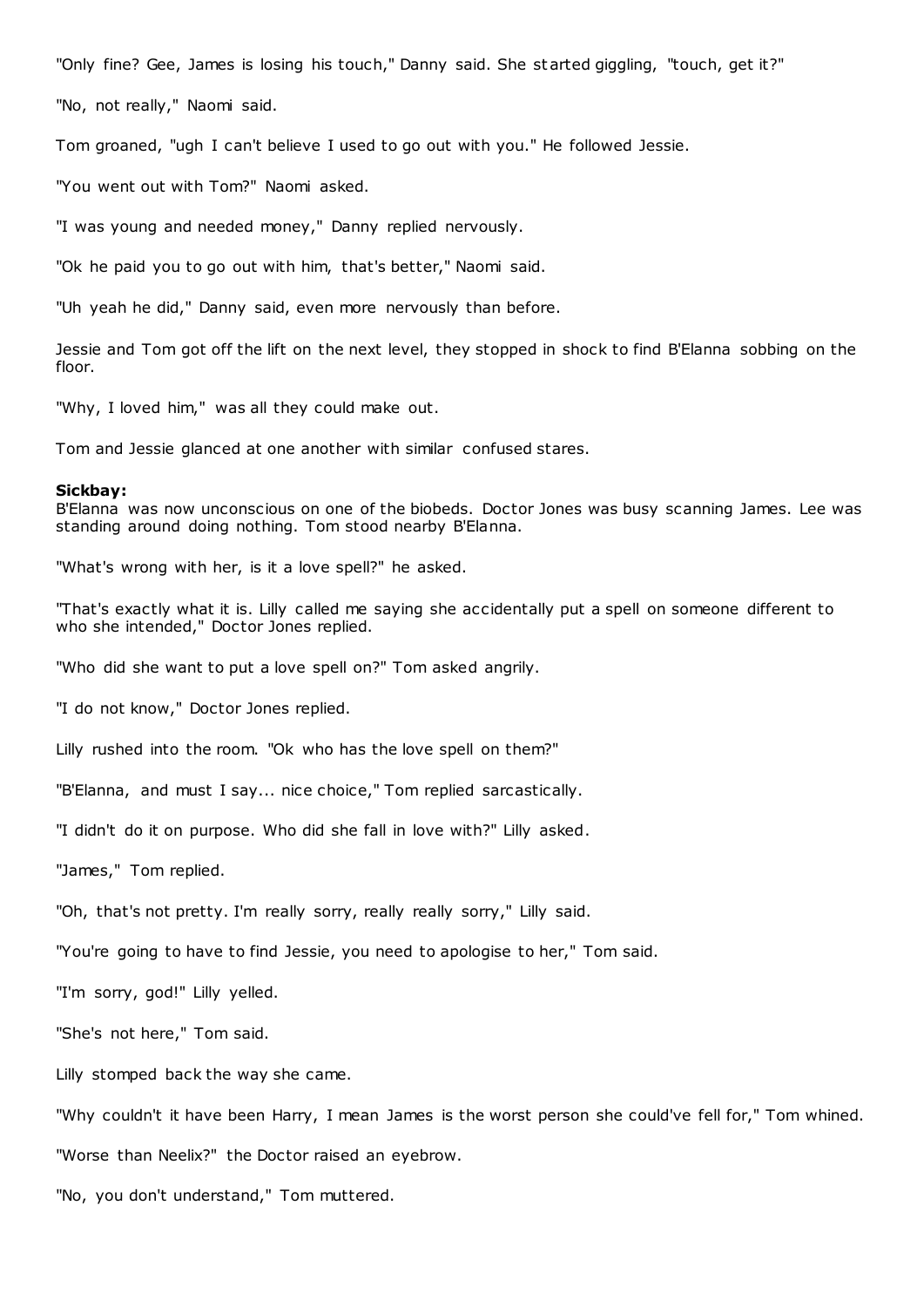### **Meanwhile:**

Lilly was wandering down the corridor, still muttering to herself. Faye and Claire passed going in the opposite direction to her.

"Redo," Lilly muttered.

Faye stopped while Claire continued walking. "What did you say?" she asked.

"Nothing, nothing much," Lilly replied. Both girls continued on their way.

### **Enterprise:**

"Hey, wait up!" Tom's voice yelled.

James glanced behind him, he quickly glanced back and continued walking.

"Look I don't want you to be angry with B'Elanna. It wasn't her fault, it was a spell," Tom said as he walked beside him.

"Ohno, I'm sure it's me you blame," James said.

"Well you could've stopped her," Tom said.

James sighed, "I kinda did. I left."

"Doc said the spell won't wear off for another twenty minutes, she's going to be asleep until then," Tom replied.

"And you're following me because?" James said questioningly.

"Because I don't want B'Elanna waking up just to be screamed at by Jessie. I want to sort everything out before she does wake up," Tom replied.

"I don't think she's going to be angry with B'Elanna if I tell her what happened," James said.

James and Tom went through one of the doors. James went towards one of the bedroom doors. He stopped and turned around. "This is as far as you go."

"But why? There must be room for three, unless that 'bachelor' mess has turned into a 'marital' mess," Tom said.

"I just want to see if she's ok before you set your *morales* onto her," James said.

"Fine, but when's my cue?" Tom asked.

"Me calling your name, duh," James replied. He went into the bedroom, he found Jessie lying on the bed with her back to him.

"Before you ask, I'm fine," Jessie muttered.

James went around to the other side of the room, he knelt down nearby the bed. "Then why have you been crying?" he asked, as he stroked the side of her face.

"Maybe I'm just sick of other girls trying to steal you off me," Jessie replied. She sat up.

"Oh come on, you know that'll never happen," James said, he sat down beside Jessie.

Jessie smiled, "I know, I'm tired, so tired of it."

"I just don't know why you don't trust me, I've never cheated on you," James said.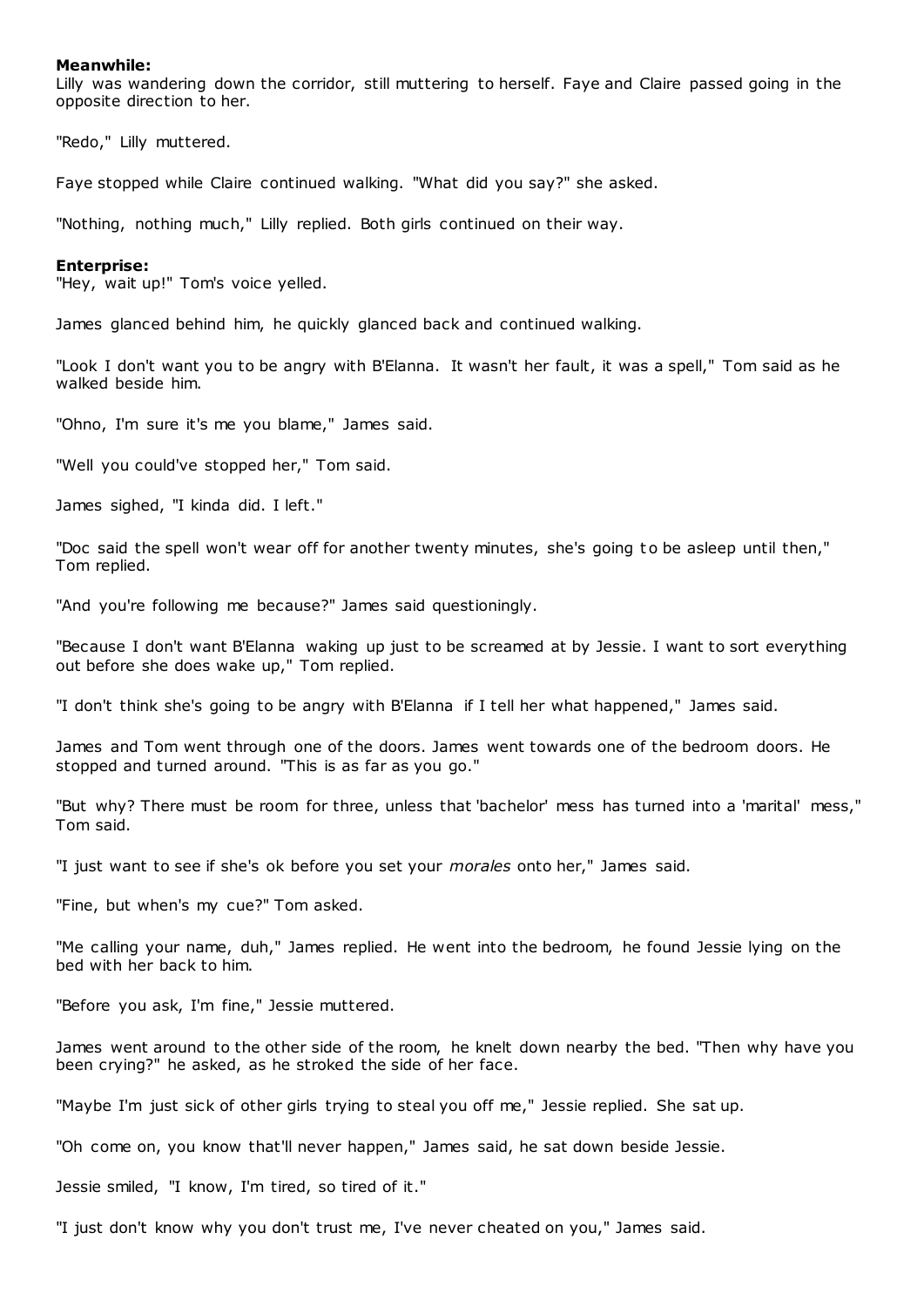"I said nothing about me not trusting you, cos I do. It's just you have no idea what the last argument with B'Elanna was about," Jessie said.

"Well humour me," James said.

"It's not very humorous, but still. I lost my temper with her blaming me and stuff, so I told her she was jealous," Jessie said.

"Of what exactly?" James asked.

"That she ended up with Tom. Where as I well, I grew up with you, and only had you," Jessie replied.

"So you think she did this cos she wanted to get you back?" James asked.

"Well, why not? Plus Tom made her have a quite miserable honeymoon," Jessie replied.

Tom walked into the room. "Not my cue, but I don't care. B'Elanna had a spell on her, it wasn't her fault."

Jessie stood up, she glanced over at James. "Was he in there all that time?"

"He seemed to think I wouldn't actually tell you about B'Elanna's innocence," James replied.

"You didn't though," Tom said.

"No, but I was going to," James said.

"So, no hard feelings, right Jess?" Tom said questioningly.

"Ok maybe, but why does B'Elanna get off scot free? I mean there must be some explanation to why a spell went on her. It was very convenient timing," Jessie said.

"I guess it is, but it was an accident," Tom said.

"Jess, he's right," James said.

"Don't you two understand that I feel really awful right now. I've only been married a week and someone's already trying to steal my husband!" Jessie cried.

"How do you think I feel? At least your husband was a victim, for a while it was like B'Elanna dumped me for a 'better' guy. Do you realise how insulting that is?" Tom said angrily.

"You two, we're getting nowhere here. It was no one's fault," James said.

"Wow all hail James our new peacemaker," Tom said.

"Look I don't want to talk about this anymore," Jessie said.

"Fine but just don't be mad at B'Elanna. I forgave her, and she hurt me the most. I'm sure you can do it," Tom said. He walked out.

"I'll try, no promises," Jessie said quietly.

#### **Voyager, The Mess Hall:**

Faye picked up a tray from the replicator, she went over to one of the tables, where Sid was sitting. She sat down opposite him. "Hey, what's up?"

Sid shook his head, "security teams keep trying to stop me."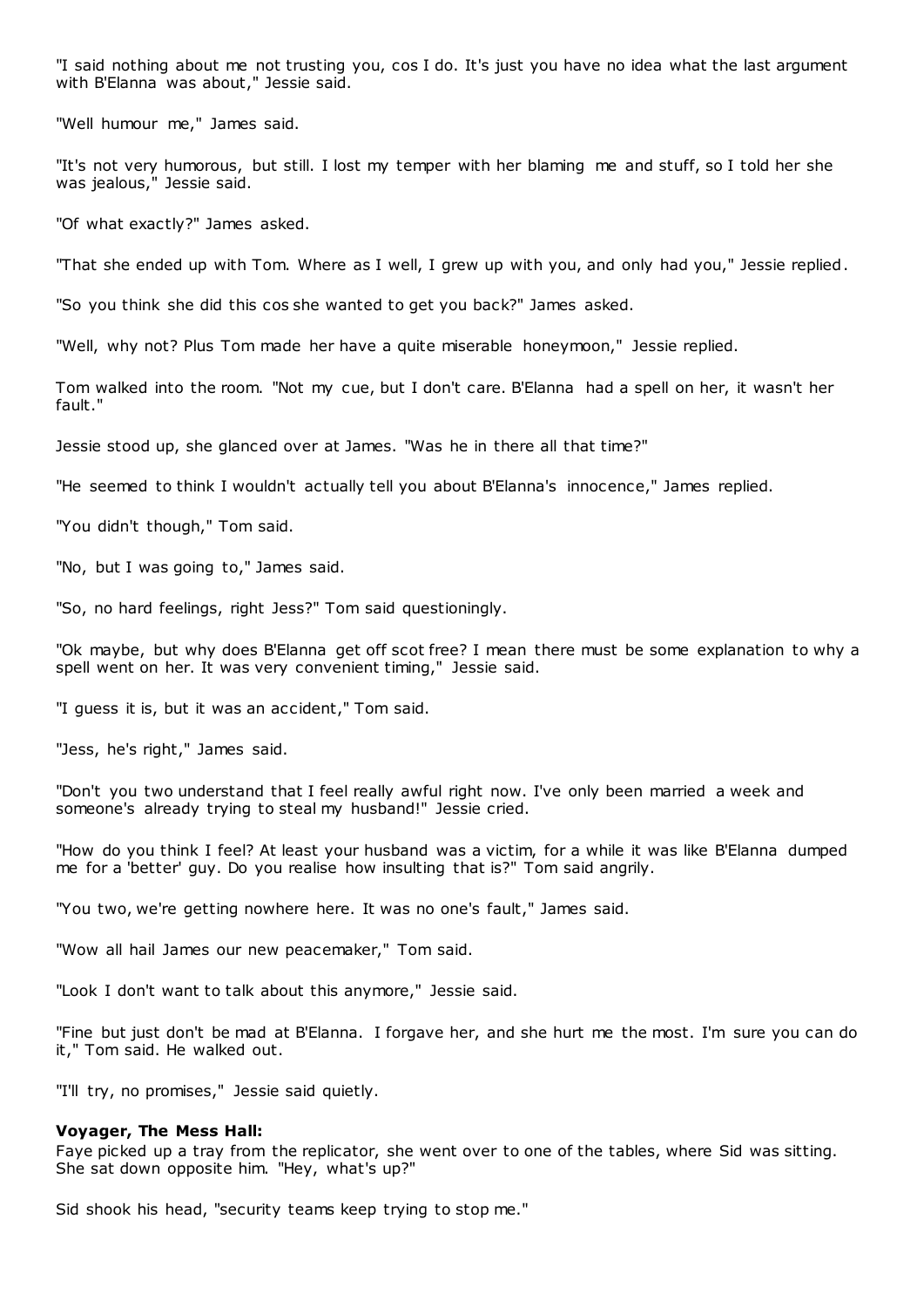Faye rolled her eyes, "if you want to get hurt so badly, insult a few Slayers."

"Are you making fun of me?" Sid asked.

"No, why would I do that?" Faye replied.

"Because you've always made fun of me, I'm a freak to you," Sid said.

"Well I'm sort of a freak too, we are kind of best buds," Faye said.

"Oh yeah sure. What kind of friend makes fun of them?" Sid said.

"Hey I didn't mean anything," Faye said.

"No you never do, you're just naturally insulting. You don't care about anyone," Sid muttered. He stood up.

"That's not true, I do try to be nice to people. I don't get what you're being so nasty," Faye said.

"And I don't get why you don't seem to understand anybody but yourself. No wonder you don't have any other friends," Sid snapped. He stormed out of the room, passing Evil C on the way. He went over to Faye's table.

"Are you ok?" he asked.

"You don't think I'm heartless do you?" Faye muttered in response.

Evil C glanced back at the door Sid went through, he glanced back. "Did he say that?"

"No, but I think he meant that. I'm not used to talking to people, I used to have no friends. But I do try to be nice," Faye replied.

Evil C sat down beside her. "I understand what you mean. If he doesn't get that you have good intentions then he's not worth it."

"Yeah but he was right, I do think he's a freak. That's why I talked to him, cos I'm one too," Faye said.

"How are you a freak?" Evil C asked.

"I used to collect kids toys," Faye said behind her hand.

"Is that it?" Evil C muttered.

"No, I talk too much, and well everyone seems to think I'm weird cos I don't want to get a boyfriend," Faye said.

"Look freak is another word for different. There's nothing wrong with being different," Evil C said.

Faye shook her head, "then why have I been bullied for my whole life? Cos people don't like people who are different, or freaks."

Claire and Lee walked passed, he pointed at her and laughed. "Puppy in my pockets," he sniggered. Claire elbowed him hard in the ribs.

"Ignore him Faye, he's just very jealous of your collection," Claire said. She turned around, and sat down at the table next to Evil C.

"Hey. Why do people keep saying that?" Lee moaned. He walked off.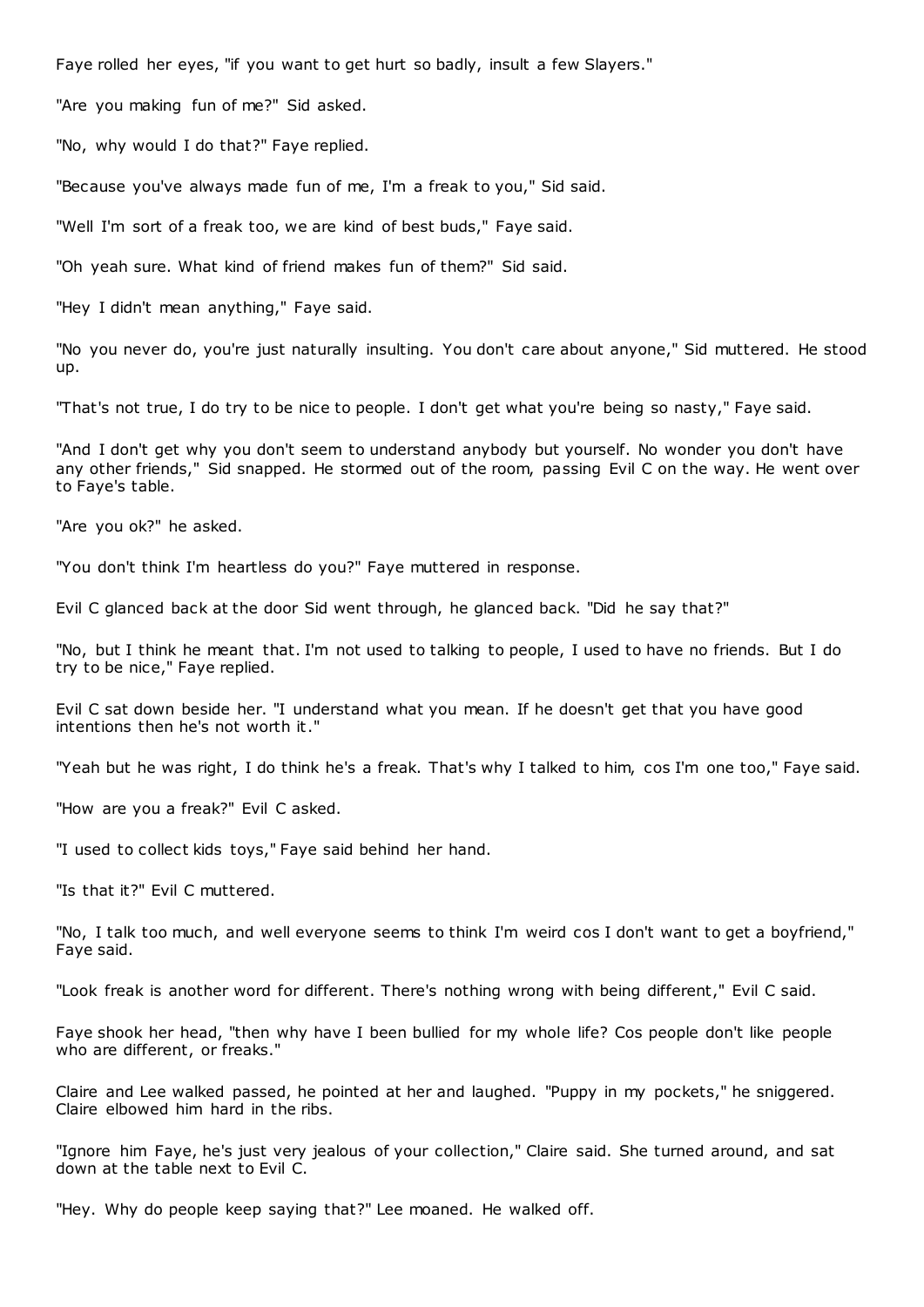"Believe me, he is," Claire whispered. She moved her chair closer to Evil C. "How are you doing?" she asked.

"Um, fine," Evil C replied.

"Were you chatting him up there, that's Kevin's pick up line," Faye asked.

Claire laughed, "no.. I don't chat people up. What are you two talking about then?"

"She's just kinda fell out with a friend," Evil C replied.

"Oh, which friend?" Claire asked.

"Well I.." Faye said.

"Never mind that, what are you doing tonight?" Claire asked quickly.

"Nothing, but you didn't let Faye answer your question," Evil C replied.

"No it's ok, I'm going anyway," Faye said as she stood up. She walked away.

"But you haven't ate yet," Evil C said loudly, but Faye still didn't hear him.

"Do you wanna take a shuttle out tonight?" Claire asked.

"We actually have some of those left?" Evil C said.

"Well yeah, duh," Claire said.

"Sorry, I have to go," Evil C said. He stood up, he followed Faye out.

Claire shrugged, she quickly stood up and followed him. "Maybe we can go to the holodeck."

#### **Sickbay:**

Tom strolled in, he went up to Doctor Jones. "When will you be able to wake her up?" he asked.

Doctor Jones briefly glanced at him, he picked up a hypospray. "You're just in time, Mr Paris." He went over to B'Elanna, and he pushed the hypospray into her neck. Tom walked over to stand beside B'Elanna.

B'Elanna woke up, she looked around looking confused. She quickly sat up. "What the hell am I doing here?"

"Let me tell her doc," Tom said.

"It's your life," Doctor Jones muttered, he walked away.

"You got infected with a spell," Tom said.

"A spell, what kind of spell and who did it?" B'Elanna asked.

"Lilly, she cast it on you instead. It was a little love spell," Tom replied nervously.

"A love spell!? Oh god, did I do anything?" B'Elanna stuttered.

"Life support on standby," Doctor Jones muttered from afar.

"Well you did come onto a guy. Luckily I came in before you did anything," Tom said.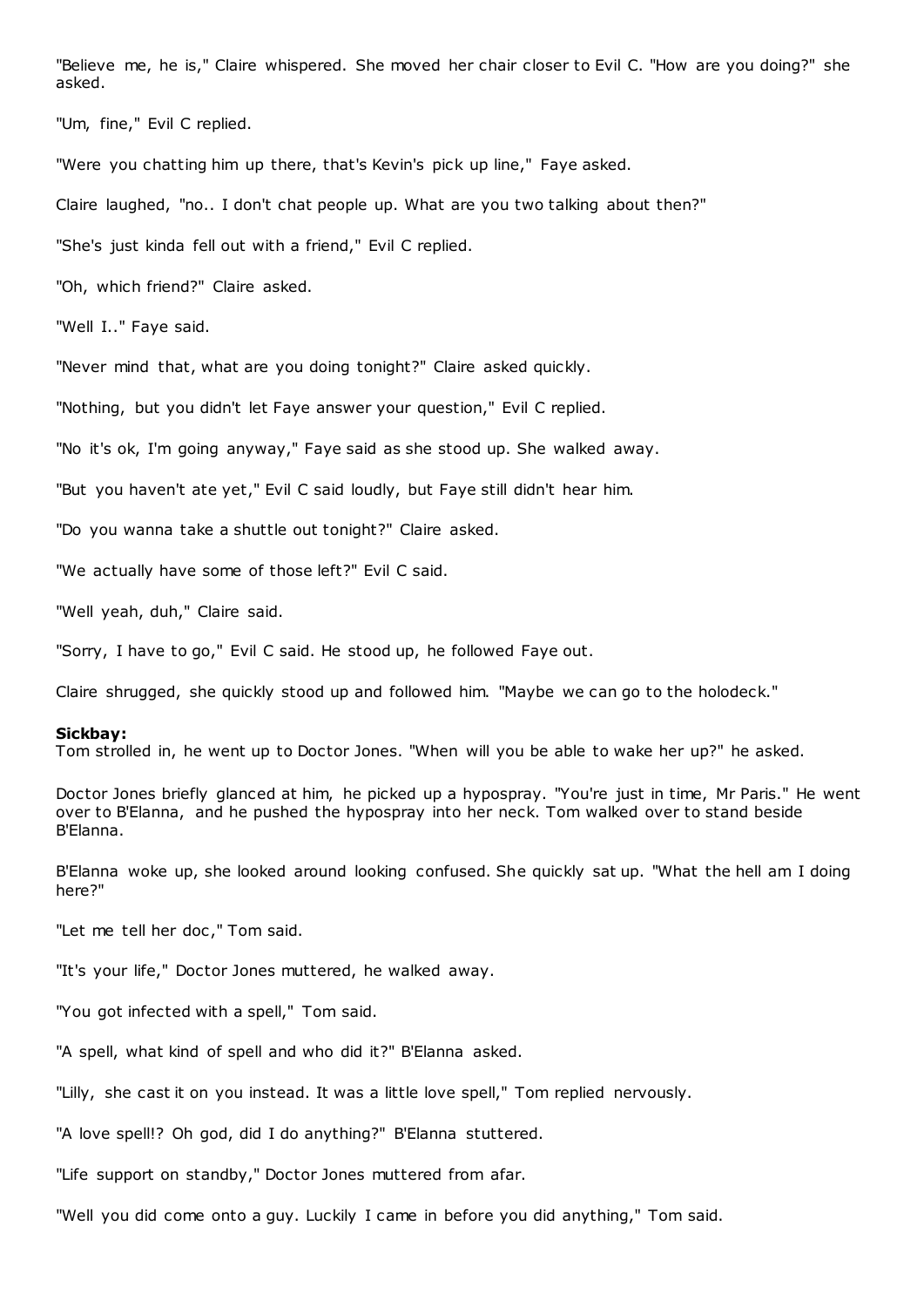"Oh my god, I'm sorry.." B'Elanna stuttered.

"It's not your fault," Tom said softly, he put his hand on her shoulder.

"You're not mad at me then?" B'Elanna asked.

"No, but I think the guy's wife is though," Tom replied.

"Typical, a married guy. Who was it?" B'Elanna asked.

"There's no point in knowing," Tom replied nervously.

"I think there is, I need to apologise to him and his wife," B'Elanna said.

"It's ok, I sorted all that out myself," Tom said.

B'Elanna glared at him, "who was it Tom?"

"Well I said he was married, not many of the married guys on this ship have their wife's with them," Tom replied.

B'Elanna thought for a while, she looked disgusted. "Ian?"

"No, keep guessing," Tom muttered in response.

"Can't be Chakotay, he's divorced," B'Elanna said. She gasped, she put her hand over her mouth. "Please god say it wasn't James."

"I would but that would be lying," Tom said nervously.

B'Elanna wasn't sure whether she should looked disgusted or shocked. "Oh my god, this'll make Jessie think she was right."

"She's not though, yeah I know what you two argued about," Tom said.

"So Jessie's mad, is James?" B'Elanna asked.

"Actually I think he's ok with it, he ran off apparently," Tom replied.

B'Elanna sighed in relief. "Oh. Well that's good, I guess."

"Good but insulting. I mean how can anyone resist you," Tom said, in his usual flirty tone.

B'Elanna smiled, "stop it."

"You started it," Tom said.

"Ugh," Doctor Jones groaned. He walked into his office.

"Look off topic, I'm really sorry about the honeymoon," Tom said.

"No it's okay. It was bad timing, and you were only trying to help me. It's him who misunderstood, and gobbed it to his wife, and her for being a spiteful cow," B'Elanna said.

"Hey, just got an idea. Why don't we go for a second honeymoon next month, or something," Tom said cheekily.

"Alone?" B'Elanna said questioningly, she slid off the biobed.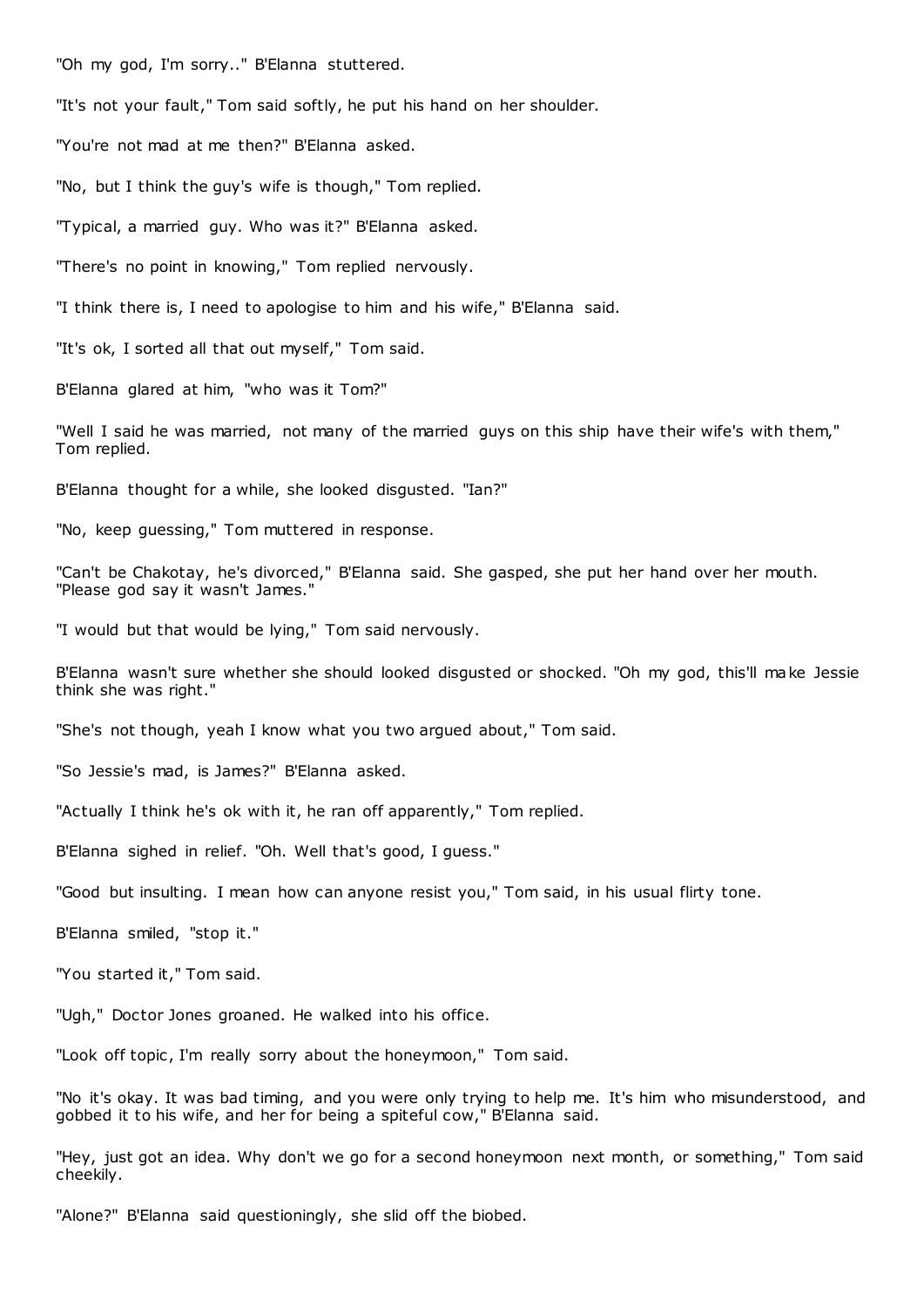"Well I'd be there, but that's it," Tom joked.

B'Elanna smiled and shook her head. She put her arms around his neck. "Come here you big lug," she said. They both kissed.

Doctor Jones came back in, he rolled his eyes. "Why does everyone kiss in my Sickbay," he muttered. He went back into his office.

### **Meanwhile:**

Faye was going down a busy corridor, she turned a corner and she walked right into Mick. "Oh sorry," she said.

"Nah it's ok, little rakey girls always forget that they're not invisible," Mick said. He continued on his way.

Faye turned around, "at least I don't take up the whole corridor."

Mick turned around, he smiled. "Oooh, someone's feisty."

"I've had a bad day," Faye said.

"Aaaw, you going to see your equally thin mummy?" Mick asked in a teasing voice.

"Why, do you do this to every girl who's passing?" Faye asked angrily. She turned around, and continued on her way.

"No, I just don't like little people," Mick replied.

"If it's people who are smaller than you, then you must like no one then," Faye muttered to herself.

Mick smiled, he continued on his way. Somebody violently pushed passed him but he just ignored it.

Faye entered a quiet corridor, she headed towards the turbolift at the end. She heard footsteps behind her, she glanced back but saw no one. She shrugged it off, and went into the turbolift.

# **Later, Enterprise, the Bridge:**

Everyone was in their usual spots, most doing absolutely nothing as usual.

"No offense Jess, but that was the worst week of my life. Nobody warned me Duncan was such a menace," Lena was saying.

"A menace, what was he doing?" Jessie asked.

Lena shrugged, "he really doesn't like his sister, that's all I can really say. Oh and he swapped Craig's hair gel with toothpaste."

Tom burst out laughing, "ooh minty hair."

"Wait, why was Craig there?" Jessie asked.

"Jess you're the mother and you can't handle both kids on your own. Did you really think I could babysit for a week on my own?" Lena replied.

"No I guess not," Jessie said.

B'Elanna stepped out of the turbolift, Jessie noticed so she turned away. B'Elanna went over to her. "Jessie, can we talk?"

Tom glanced back, he stood up quickly. "B'Elanna, I said I handled it."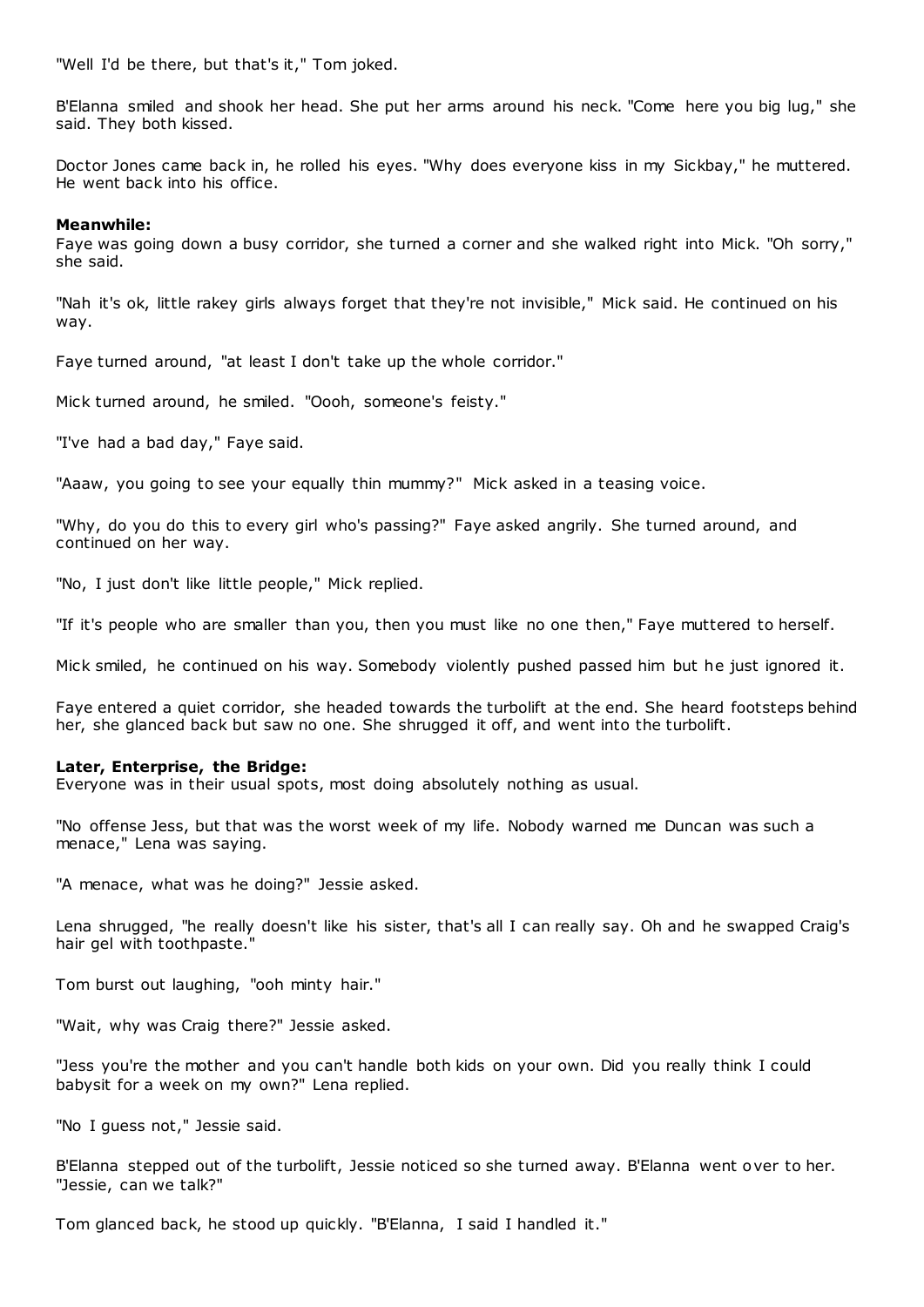"Obviously not, she's avoiding me," B'Elanna said.

Lena looked confused, "what's going on?"

"You don't want to know," Tom replied.

"Everyone says that," Lena said.

"Lena, can we use the Conference Room?" B'Elanna asked.

Lena nodded, "I suppose so."

"I don't want to talk to you," Jessie said.

"Then just listen, but I'd rather you do it in private," B'Elanna said. She headed for the Conference Room. Jessie groaned, she followed her.

"I don't like this. I'd better eavesdrop," Tom said.

"That's your answer to everything," Triah said.

### **The Conference Room:**

"Ok, make it quick," Jessie said.

"Yeah like you were working," B'Elanna said.

"Is this your first apology?" Jessie asked, folding her arms.

"Right, an apology. Look love spell or not, I shouldn't have tried to come onto your husband. I'm sorry," B'Elanna replied.

"Ok," Jessie said.

"Ok? No offense but the decent thing to do is accept it," B'Elanna said.

"Whatever, I just want to know something," Jessie said.

"What's that?" B'Elanna asked.

"Well the love spell made you fall for James, only a few hours after I accused you of being jealous of me and him. Was there really a love spell?" Jessie asked.

B'Elanna stared blankly at her. "Of course there was. No offense but James isn't exactly what I call boyfriend material."

"Oh and Tom is?" Jessie said.

B'Elanna shook her head while rolling her eyes. "You think I wanted to steal your husband just because I had a lousy honeymoon with mine?"

"Yeah," Jessie replied.

B'Elanna laughed, "oh dear, Jessie you have an extreme case of paranoia."

"You would be if James was your husband," Jessie said.

"I would?" B'Elanna said.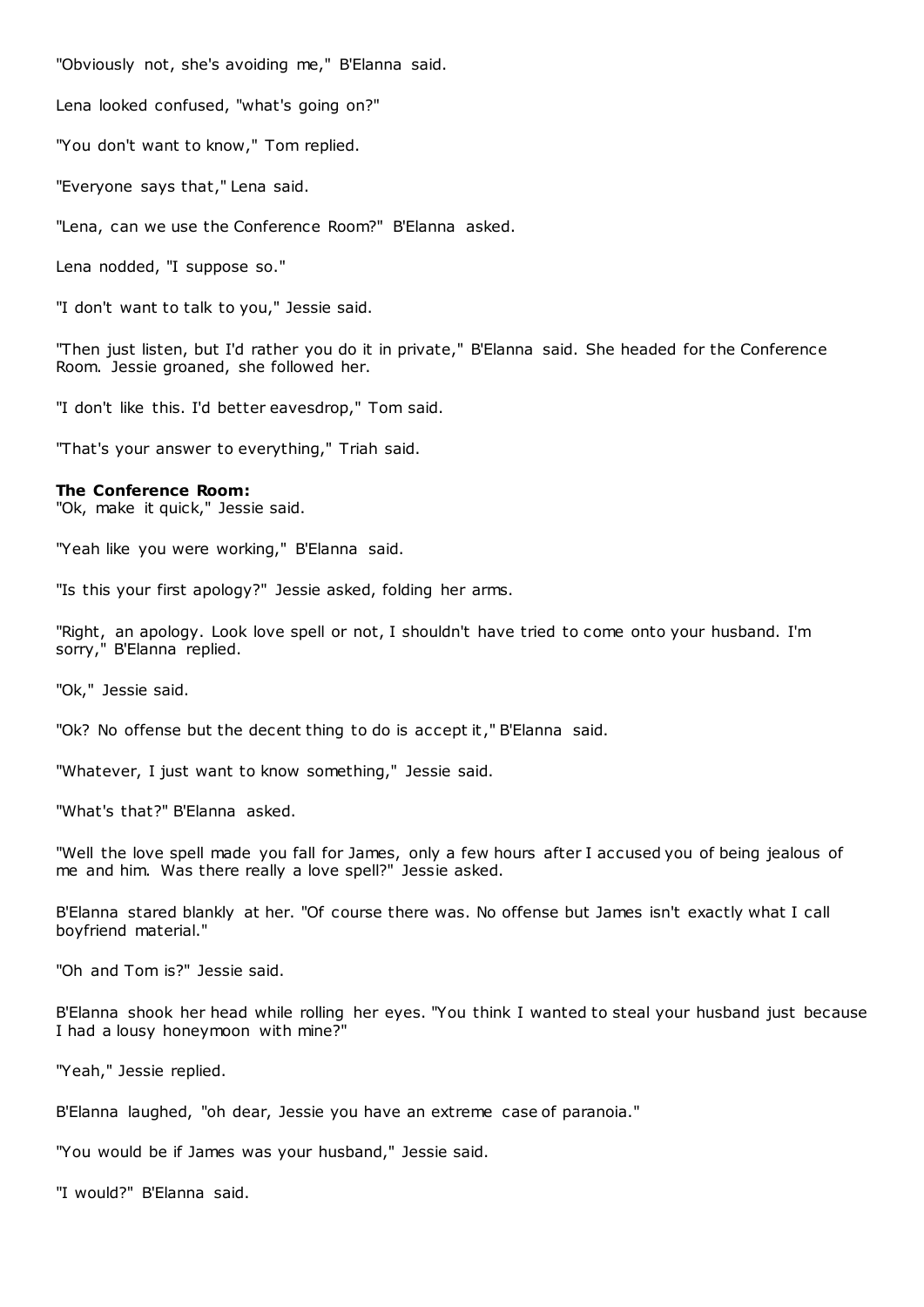"Yeah. Since college, no Comprehensive school, girls have tried to get her their hands on him. Look at Tani, Nikki.. oh god even his own half sister. You remember that natural Slayer who came aboard eight years ago?" Jessie said.

B'Elanna scoffed. "Sounds like you have trust issues. Maybe you got married too soon."

"What's that supposed to mean?" Jessie asked.

"He's the stereotypical bad boy with a white knight complex, of course he'll have admirers. Thankfully that's not my thing, I have more sense than that," B'Elanna replied. "And taste, and respect for myself. I'm also not 16 years old."

"So your idea of an apology is to insult me and my choice of men," Jessie hissed. "When yours is Tom Paris. The comic relief gossip who's as mature as a two year old on sugar."

"Jessie it was a love spell. Stop trying to make the situation worse than it is," B'Elanna said.

"It just seems very convenient that's all," Jessie said.

"Well that's all it is. An apology is all I'm giving you, and if you don't accept it, it's not my problem," B'Elanna said.

She headed towards the main door, it opened making Tom fall onto the floor. "Tom, what are you doing?"

Tom pulled himself to his feet, brushing his uniform as he did. "I lean on that door, all the time."

"Sure you do," B'Elanna muttered. She left the room.

Tom smiled at Jessie, "I'm mature."

"The good thing is, is that you believe that," Jessie said. She walked out.

### **Faye's Quarters:**

Faye stepped through the door, she switched the lights on when she did. She gasped in shock, the entire room was a total mess. There was a PADD on the table, she went over to pick it up. She then went into the bedroom and stood there in shock.

### **Cargo Bay Two:**

James, Craig and Kevin had set up a small table, they were playing cards.

"I must say Craigy, your hair smells lovely," Kevin sniggered.

Craig glared at him, "it was his kids fault."

"You've got to admit, it's funny," James said.

"It's not funny!" Craig cried.

"Now that's not true," James said.

Kevin put a card down, "another two, read it and weep."

Craig grinned cheekily, he put down another card. "You son of a b\*\*ch, both of you," James said angrily. He picked up four cards.

"Now that is funny," Craig said.

"So is this," Kevin said, he put down another card.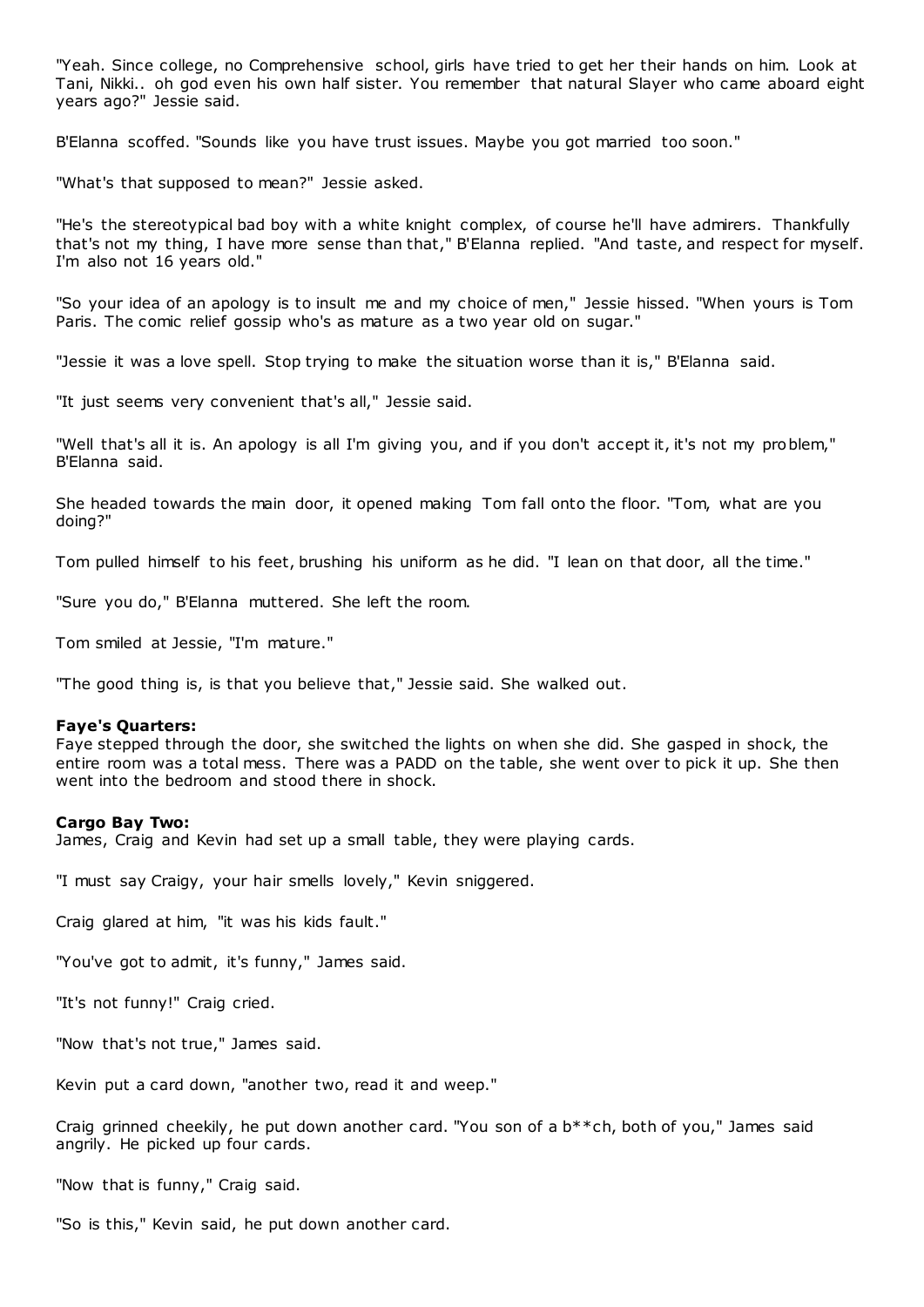Craig gasped in shock, "noooooo!"

"Pick up five Craig," James said.

"No fair," Craig moaned. He picked up five cards.

In: "O'Tani to Security."

Craig tapped his commbadge, "go ahead."

In: "Someone's broken into my quarters, the room's wrecked, and some of my stuff is gone."

"Don't worry, we're on our way," Craig said, a little too cheerfully.

"Just because you're losing," Kevin said.

"No, she's a damsel in distress," Craig said quickly.

"More like he is," James said. Kevin nodded.

### **Meanwhile, James/Jessie's Quarters:**

Jessie walked through the main door carrying a spell book. She sat down on the floor, opened the book and flicked through it. She stopped at a page and started to read aloud from it.

#### **Faye's Quarters:**

Craig walked up to Faye, while Kevin and James were looking around the room.

"Don't worry, the thief will have left fingerprints, DNA, the old deal. We'll find him or her," Craig said.

James came over, "didn't you say things were wrecked?"

"I did," Faye said.

James glanced back briefly, "furniture is only turned over. Nothing's damaged."

"Actually, my old collection is all destroyed," Faye said, she started crying.

"All of it?" Craig asked in disbelief.

Faye nodded, she pointed at her bedroom door.

"James, check it out," Craig ordered.

"Er, yes sir," James said sarcastically. He went towards the bedroom.

Kevin came over, "I found something." He and Craig went over to where the sofa was.

"I don't see anything," Craig said.

Kevin waved a tricorder in his face, "there's several bits of hair here. Probably the thief's."

James came back out of the bedroom. "You can't stay in these quarters Faye."

Faye turned to him, "what, why?"

"Yeah, why?" Craig asked.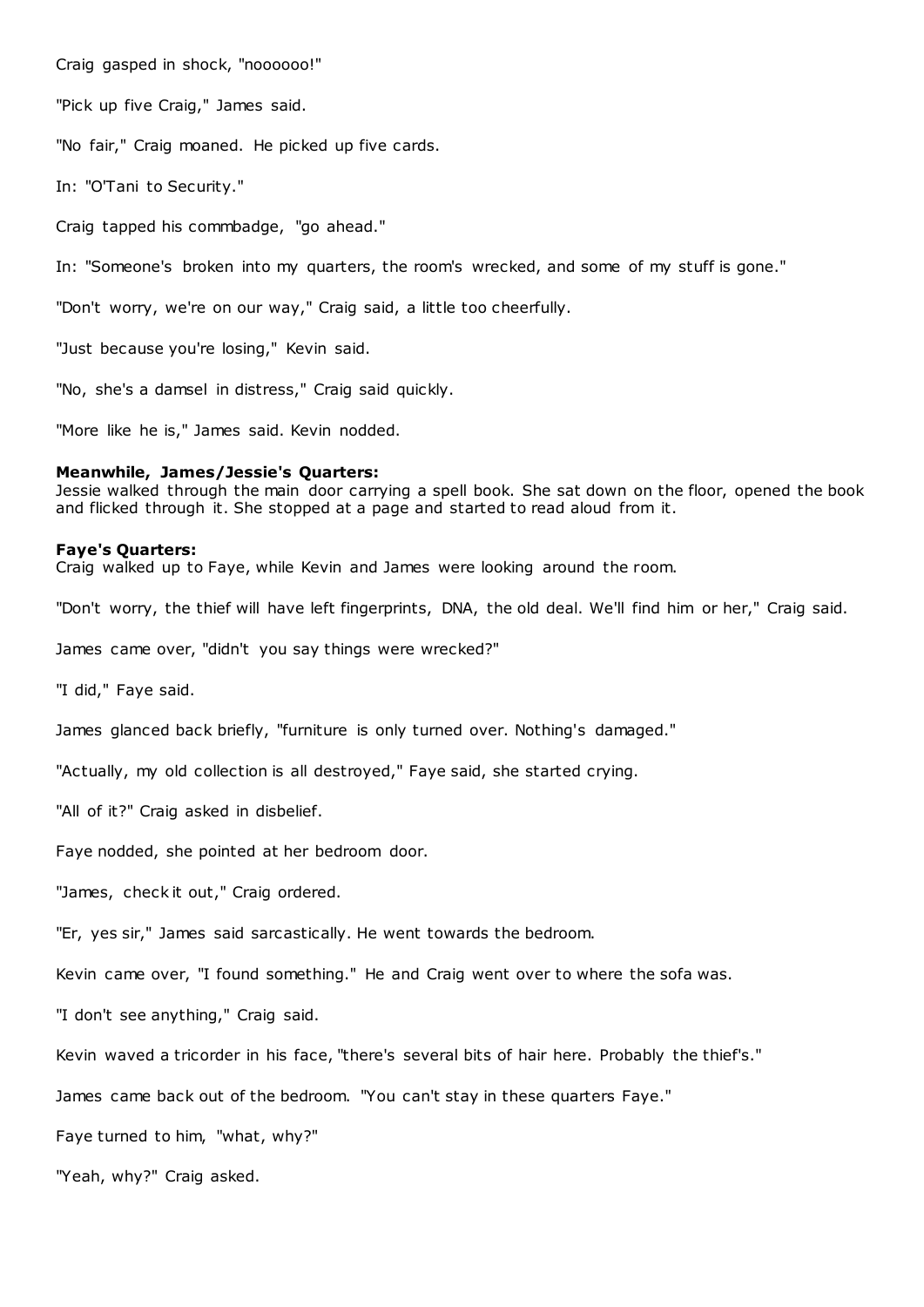"Two reasons Mr Rookie. Number 1, the thief may hurt her if he comes back. Number 2, he set fire to the entire box where her collection was. Let me just say cardboard isn't a good place to start a fire," James replied.

"You didn't mention a fire," Craig said.

"It didn't look that bad," Faye muttered.

"You'll have to move until it's repaired, and until we've found the thief," James said.

"I was going to say that," Craig said.

Kevin laughed, "Craig, are you only in charge of this team cos you're Lieutenant?"

"Oh, shut up. It wasn't my fault," Craig said.

"What wasn't?" Faye asked.

"I have no idea," Craig replied.

# **A little while later:**

Doctor Jones went over to the security team and Faye. "I'm still waiting for the results on the hair, but you really don't need it."

"You know who the thief is?" Faye asked.

"The fingerprints left on some of the furniture belongs to Sid," Doctor Jones replied.

Faye glanced at the rest of the team, "we only fell out. He'd never do this."

"I'm afraid he did," Doctor Jones said.

"No, he wouldn't of destroyed my collection and stole my stuff. He's overturned furniture before, it hurts his arms," Faye said.

"So you think he went in there just to hurt himself?" James asked.

"Yeah, he's done it before. I usually let him, as long as he cleans it up afterwards," Faye replied.

"I think we need to have a little talk with Sid," Craig said.

### **Craig's Quarters:**

Sid was sitting on a chair, looking really nervous. Craig was sitting at his desk, while Kevin and James sat on different sides of the desk.

"According to several fingerprints samples, you were the one who was in Faye's quarters before," Craig said.

"I was," Sid said.

"Um, Craig... who's going to be the bad cop?" Kevin asked. He and Craig glanced over at James.

"Typical, you look at me!" James yelled.

Craig shook his head, "boys please."

"Boys? We're older than you," James said.

"Look what's this about?" Sid asked nervously.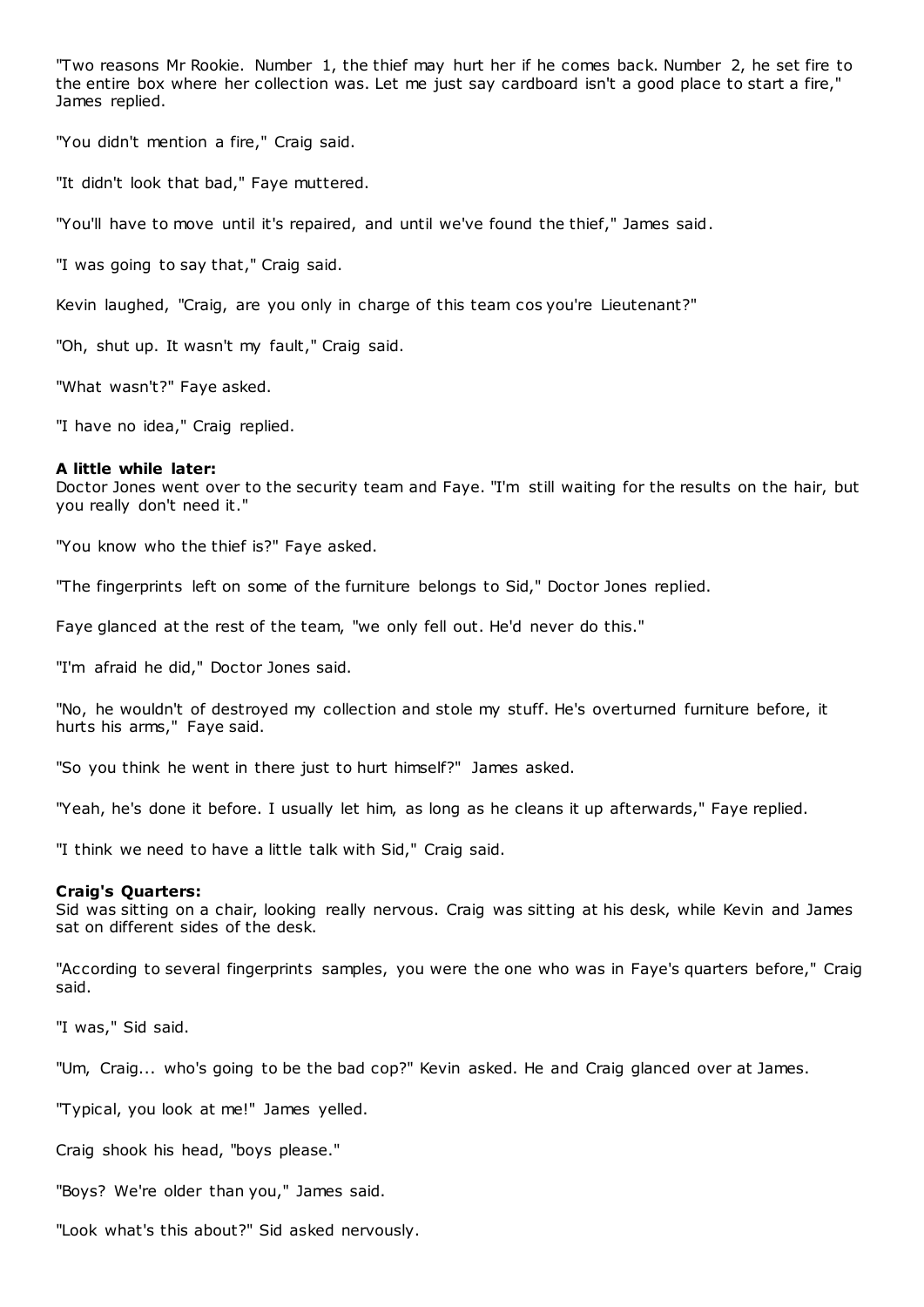"You broke into Faye's quarters just to overturn furniture," Craig replied.

"And destroyed her collection, not to mention stealing some of her stuff," Kevin said.

"I would never do that! Faye's my best friend, and I know that collection is very special to her," Sid said angrily.

"According to her you had a fight," James said.

"Yeah, friends have fights. It's not uncommon. But I didn't destroy or steal anything," Sid said.

### **Meanwhile, Engineering:**

B'Elanna stepped off the lift, she went over to a console. She received a few odd glances off some guys as she did. She shrugged it off and continued working.

### **Enterprise Engineering:**

Faye was now working at a station, except she wasn't working. Scot and Johnstone entered the room, they went over to her.

"Hey Faye," Scot said.

"Um, hey," Faye said.

"We're on our way to one of your holodecks, wanna come with?" Johnstone asked.

"No, I'm on duty," Faye replied.

"Yeah of course you are. Just skive," Scot said.

"Um, I've got to go over there," Faye said nervously. She tried to push passed Scot and Johnstone, but she couldn't.

"Oh come on Faye, live a little," Scot said.

In: "Lena to O'Tani, can you come to my Ready Room?"

"Sure," Faye replied. She turned around and rushed out of the room.

"That was your fault," Johnstone said.

"Sure it was," Scot groaned.

### **Lena's Ready Room:**

Faye sat down on the chair opposite the table, Lena was standing near the replicator. "Do you want a drink?" Lena asked.

"Sure, please," Faye stuttered.

Lena replicated two Cherry Coke bottles, she went back to sit behind her desk. "Doctor Jones is still waiting for the results of the test, but we know for sure that Sid wasn't fully responsible for the incident."

"I knew it," Faye said as Lena handed her one of the bottles.

"Supposedly he went into your quarters a few minutes before someone else went inside. Unfortunately the computer has no idea who it was," Lena said.

"No suspects then," Faye muttered.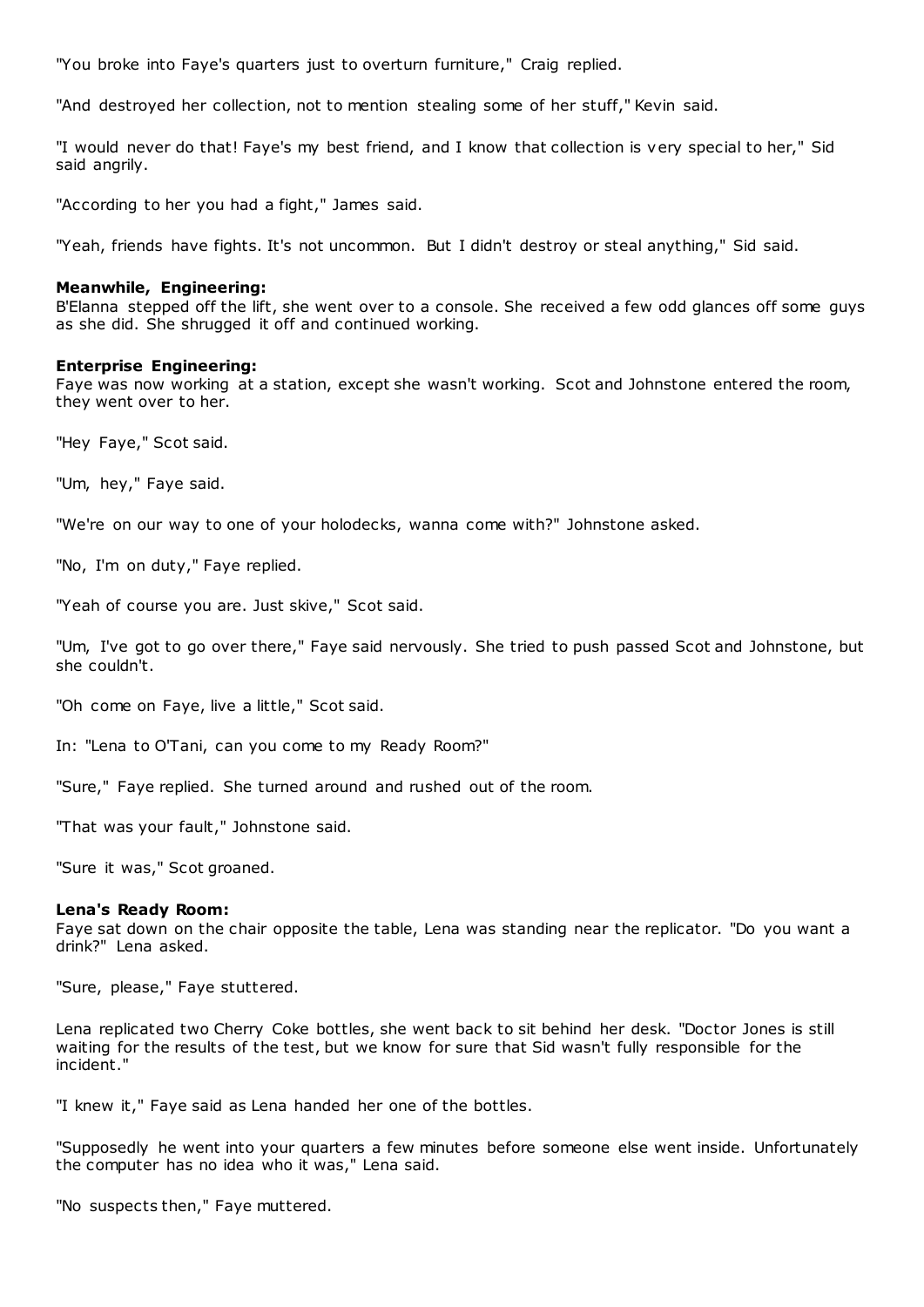"Not exactly. Both me and mum have received reports. B'Elanna reported that every guy she sees, talks behind her back and looks at her in disgust. Sid hasn't actually wanted to hurt himself ever since the security team got him. Lilly's ex and her brother are skiving off on the Enterprise..." Lena said.

"I saw them, they were asking me out," Faye said.

"Also Mick's not being as nice as he usually is, Harry keeps skiving off duty, Claire is constantly stalking Evil C, there was a weird incident involving my brother and B'Elanna, no one's telling what happened though," Lena said.

"So something odd's going on, it's not normal?" Faye asked.

"Nah, Lilly was responsible for the B'Elanna and James incident. All this stuff is going on after she and Scot broke up. I have the feeling a spell's at work," Lena replied.

"So we should speak to her," Faye said.

In: "Bridge to Lena. A shuttle's leaving the ship."

Lena got off her chair, she left the room. Faye quickly followed her.

"Who's on it?" Lena asked.

"Claire and Evil C," Tom replied.

"You know the routine," Lena said.

Triah nodded, "tried that already. Whoever's operating opps is good."

"Just follow and contact them," Lena ordered.

"No response," Triah said.

"Why would they want to leave the ship?" Bryan asked.

"We'll find out if we catch it, Bryan," Lena replied.

Bryan nodded, "right but we can't."

"Why not?" Lena asked.

"Because it's stuck on autopilot," Bryan muttered. Tom rushed over to the station.

"It's too late, they're gone. I don't know where they went," Triah said.

"Well we saw which direction they went," Faye said.

"We'd have no idea where to go afterwards though," Lena said.

"Maybe the spell has something to do with this," Faye said.

"Probably. I'll speak to her. If I were you I'd hang out in the Mess Hall, in other words where there's a lot of people," Lena said.

"But why?" Faye asked.

"Cos I have a feeling you should do that," Lena replied.

"Um all right," Faye said. She walked into the turbolift.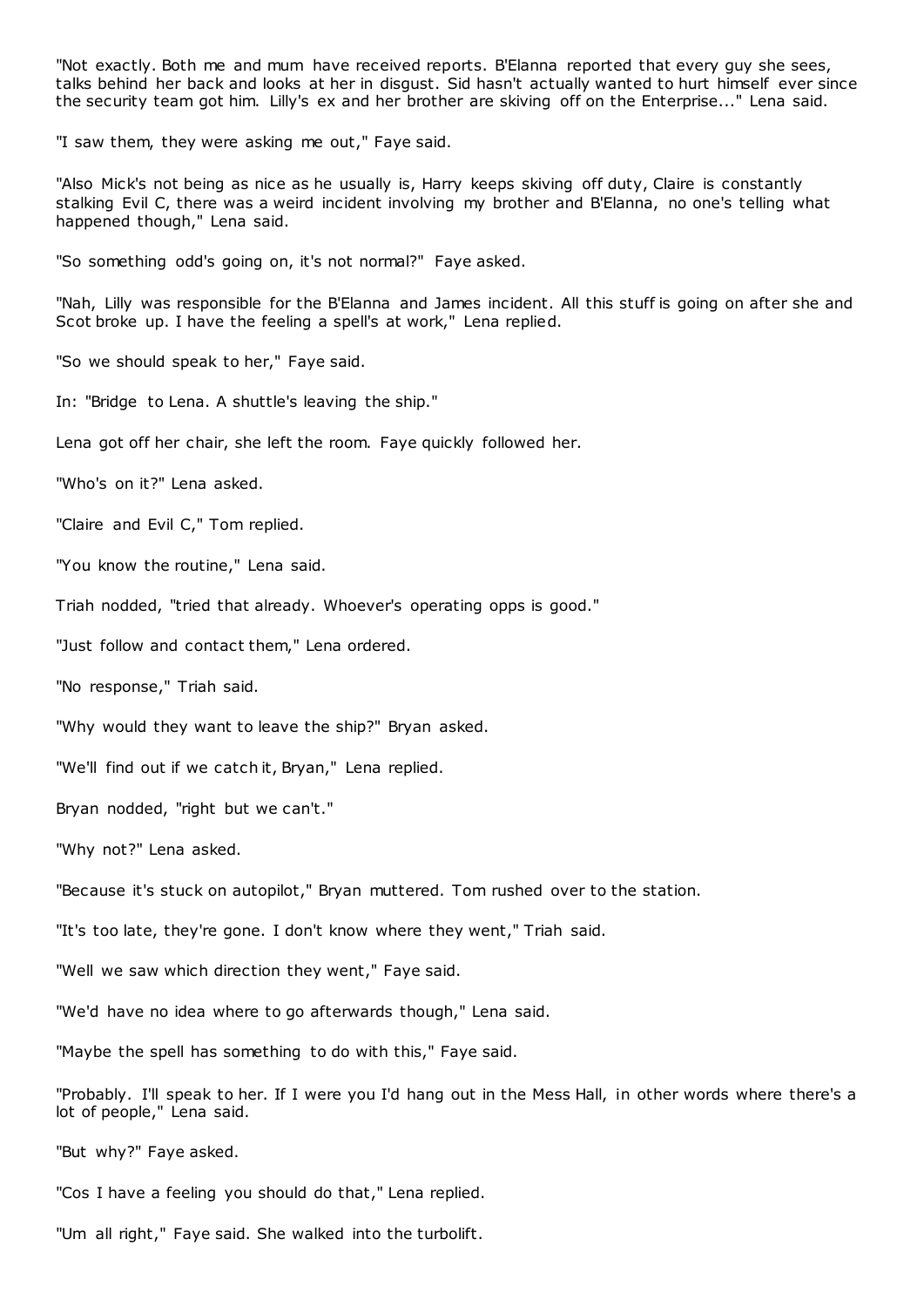# **James/Jessie's Quarters:**

Jessie was still sitting on the floor with the book. She finished reading from a different page, then looked back up. Her eyes were black, they quickly turned back to normal.

### **Meanwhile:**

B'Elanna was going down a corridor, instead of receiving dirty looks she was receiving none. She turned a corner, and walked straight through Mick who acted like he never saw her.

"What the hell is going on?" she asked herself.

Faye went passed her, but also didn't notice her. Mick turned around and he went up to Faye. "Oh it's the little twig girl."

"Leave me alone," Faye said.

"Why should I?" Mick asked.

"Because I haven't done anything to you," Faye replied.

"Yes you have, you're really too little," Mick said.

"That's not my fault," Faye said.

"But it is, put some weight on," Mick said.

"And look like you, no thanks," Faye said. She tried to get passed, but he pushed her into the wall.

"See you around," Mick said. He continued on his way.

Faye ran off down the corridor. She ran into her quarters.

"Hi Faye," a familiar voice said.

Faye looked around the room, "uh.. computer lights." The lights didn't come on.

"Oh I kind of broke those," the voice said.

"Who's there?" Faye asked nervously.

A figure stepped out of the shadows. "Me," Harry replied.

"Harry? What are you doing?" Faye asked.

Harry stepped closer to her, "I'm here cos I love you."

"Um, that's nice," Faye stuttered. She backed into the wall.

Harry blocked her way, he put his hand on the wall. "What did you think of my present."

"Present?" Faye said nervously.

"Oh Faye I'm hurt," Harry said sarcastically.

### **Enterprise Bridge:**

Lilly, Jodie and Emma had now joined everyone else on the bridge. "I don't understand how that's possible," Lilly said.

"You cast a spell on B'Elanna," Tom said.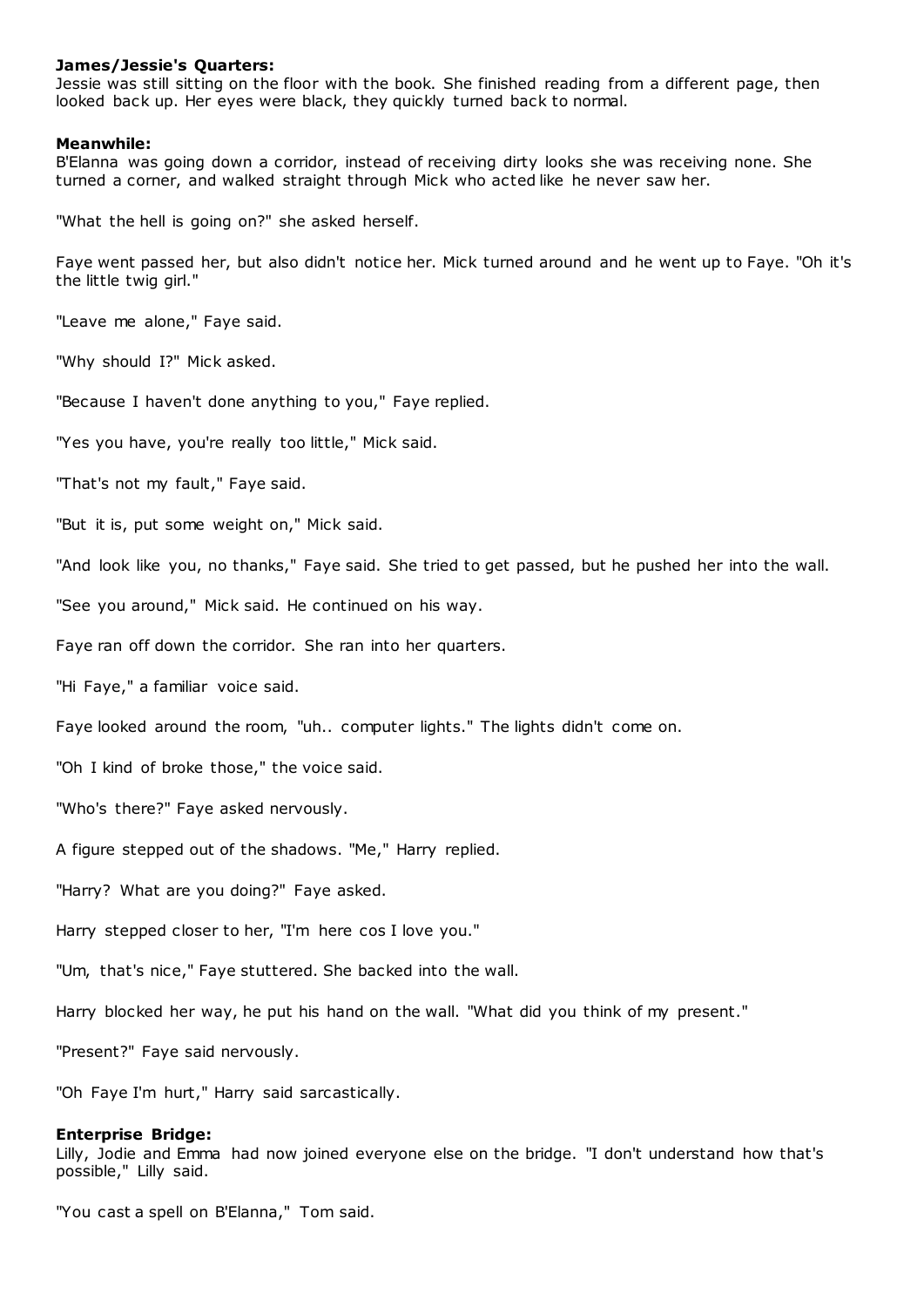Lilly shook her head. "Yeah I did. I cast the same spell on Faye, hoping she'd understand why people get crushes and stuff. I felt sorry for her."

"Well for some reason two guys have asked her out, and one guy decided to destroy her collection and steal her stuff," Lena said.

"Ohno, if the spell went wrong then it'll make other guys fall for her instead," Lilly said.

"Are you responsible for Claire having a spell on her, or B'Elanna?" Lena asked.

"No, Claire was only passing when I cast the spell on Faye. I haven't done anything new to B'Elanna," Lilly replied.

"Where is Faye anyway?" Emma asked.

Lena shrugged, she tapped her commbadge. "Computer locate Faye O'Tani."

"Faye O'Tani is in her quarters," the computer said.

"What is she doing there, I told her to go to a busy place," Lena said.

"Work it out later," Emma said. She went into the turbolift, Lilly followed her.

#### **Outside Faye's Quarters:**

Emma was busy banging her fist on the door, Lilly put her hand on her arm to stop her. "One of us will have to hack in," she said.

"Don't look at me," Jodie said.

"It's ok, I'll try," Lilly said. She started chanting something.

"Oh great, more spell crap," Emma groaned. She stepped back, and ran into the door.

"Oh that helped," Jodie said sarcastically.

"It did," Emma said. She kicked the door instead, the door broke and left an opening.

"How did you do that?" Lilly asked.

"Experience," Emma replied.

The girls rushed into the room. They saw Harry and Faye in the same position as before. Harry turned around. "We have company." Faye pushed him away, she ran over to them.

"Harry, what are you doing?" Emma asked angrily.

"He was the one who destroyed my collection," Faye said quietly.

"I only did it to help her grow up a little," Harry said.

Jodie turned to Lilly, "does he have a spell on him?"

"I think so, you guys distract. I'll get it off," Lilly replied. She started doing more chanting.

Harry stepped closer to the girls, "I did it because I love her so much."

"That's the spell talking," Jodie said.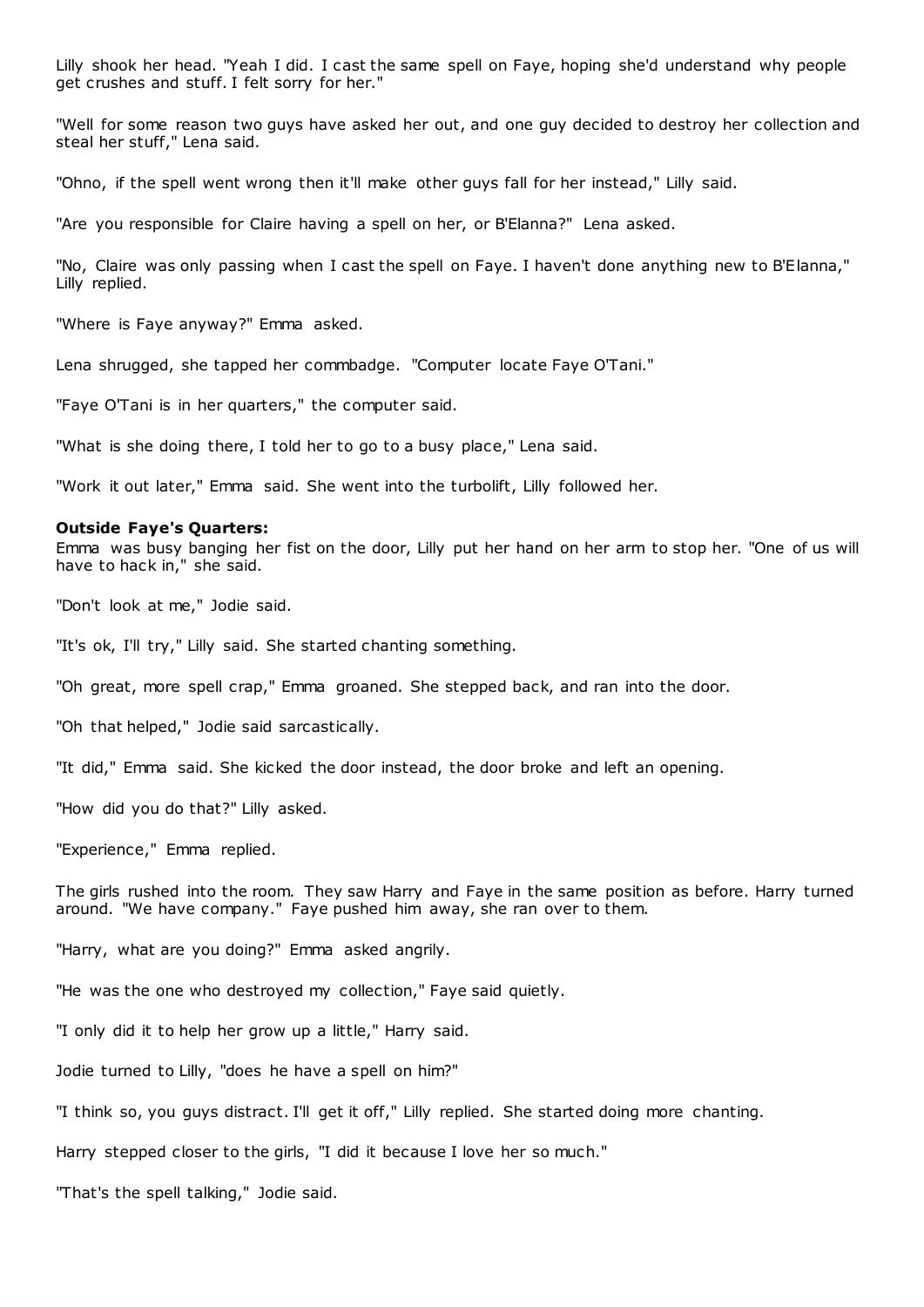"Well I never," Emma muttered. She stepped in front of Emma and Jodie, she hit Harry hard in the face. The force made him stumble onto the ground. Emma jumped on him, she started to beat him up.

"Yeah, you go girl," Jodie said with a grin on her face.

Lilly finished her chants, when she did Harry stopped trying to fight Emma off. "What the.. Emma what are you doing?" he asked before she smacked him again.

Jodie went over to Emma, she tried to pull her off but it was not easy. "Emma, it's ok.. he's not evil Harry anymore."

"Evil Harry?" Harry said, sounding confused and a little hurt. Jodie eventually managed to pull Emma off of Harry.

Lilly went over to Faye, she put her hand on her shoulder. "Faye I'm sorry, I just wanted you to understand."

"I understand all right, I stand by my earlier comments," Faye said. She stormed out.

"Does she know I didn't mean for it to happen like that?" Lilly asked nervously.

"I don't think so," Jodie replied. Lilly quickly ran out.

"What the hell is going on?" Harry asked while nursing a black eye. Emma shook her head, she walked out.

# *Captains Log Stardate whatever: With the spell stuff over with we're going on our way. But it does seem like we've forgotten a few things.*

#### **Janeway's Ready Room:**

James and Craig walked through the door, they stood by Kathryn's desk.

"I have good news you two," Kathryn said, she stood up. "First of all, James I have a present for you," she said as she handed James a black box.

"Ooh, do I get a present too?" Craig asked.

"What is it?" James asked as he opened the box.

"From now on you two, you're both in charge of Security. Craig, you're in charge of all of Voyager's, and James you're in charge of the Enterprise's," Kathryn said.

"You're promoting me?" James asked in disbelief.

"Great, that means I can't boss you around anymore," Craig muttered.

Kathryn shook her head. "That's exactly why this is good news, Craig. You can organise your own teams on Voyager, I know it's probably harder to boss James around more than it is to boss someone else around."

"True, I got a black eye once," Craig said.

Kathryn glanced at James. "He was talking about Lena like I wasn't related to her," he said.

"What, I think she's hot," Craig said.

"I don't want to know, Craig," Kathryn said.

"Neither do I," James said.